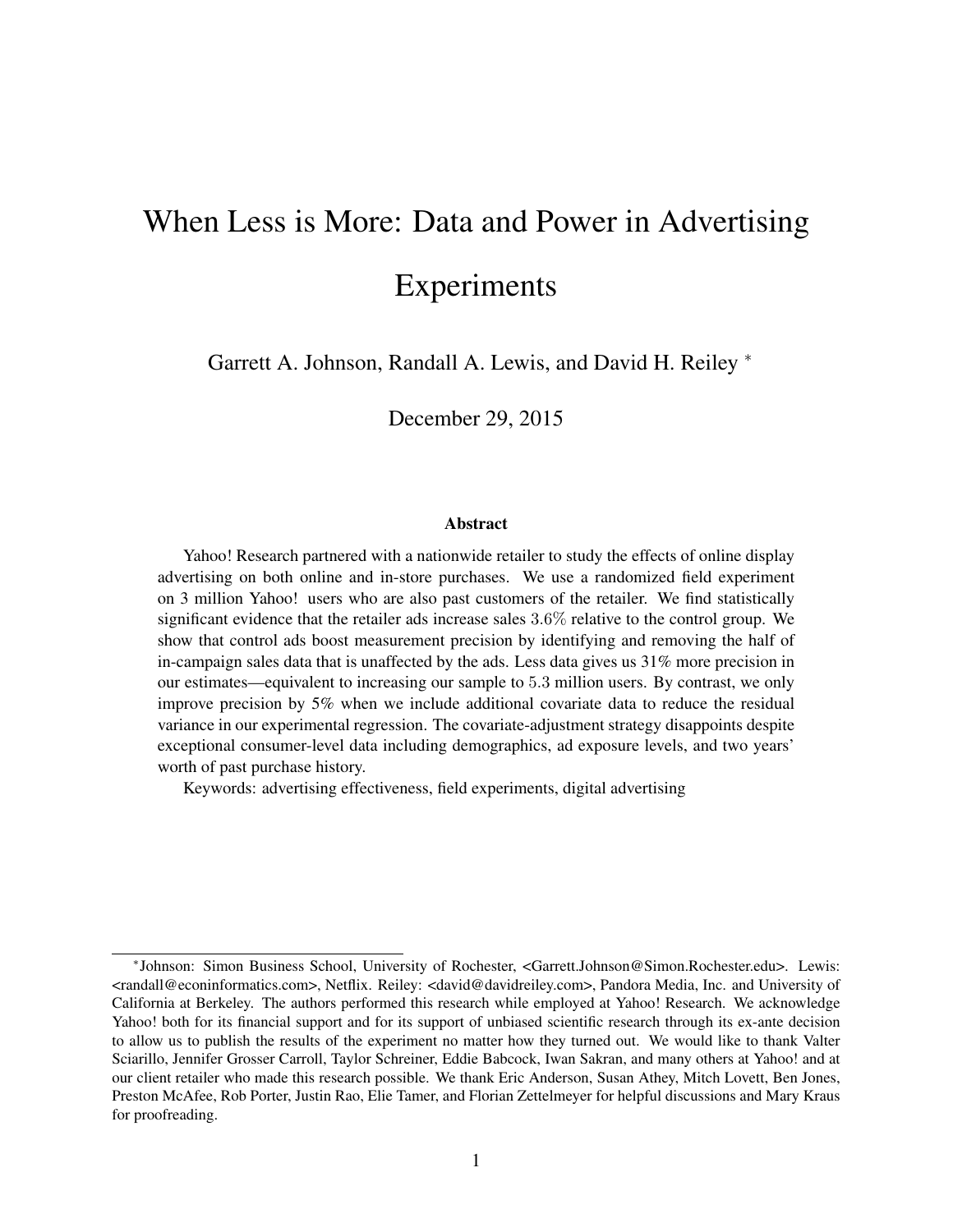## 1 Introduction

From 2007 to 2011, Yahoo! Research conducted a number of large-scale controlled experiments to measure the effects of online display advertising on retail sales. The experiment reported in this paper represents the best of these, incorporating wisdom accumulated during other experiments and breaking new ground on scale. We examine two consecutive week-long ad campaigns that target three million of an apparel retailer's existing customers, matching subsequent in-store and online retail purchases with advertising exposure at the individual level. These retail image ads show attractive photos of featured items, but no prices, detailed product information, or calls to action. Our experimental estimates suggest the retailer ads increased sales by 3.6% and that the campaigns were profitable.

The Yahoo! Research experiments demonstrate that even large ad experiments have low statistical power. Lewis and Rao (2015) critically examine these Yahoo! Research advertising experiments. They point out a 'signal-to-noise' problem: the plausible mean impact of advertising is typically a small fraction of the variance in sales across consumers for occasionally purchased products. Such ad experiments have low statistical power and may require millions of observations across consumers, campaigns, or time—to detect a profitable impact. With this bleak reality in mind, we saw two opportunities to reduce the variance in the outcome variable and thus alleviate the power problem. First, we add rich covariates to our dataset, including a two-year history of purchases prior to the experiment, in order to reduce residual variance and, hence, standard errors. Second, we improve upon the precision of intent-to-treat estimates by using control ads in the control group in order to exclude the noise from purchases by users who are not exposed to an ad.

In this paper, we employ both approaches by adding covariates to our estimator of the treatment effect and subtracting irrelevant observations via the use of control ads. We find that the control-ad approach is more effective: it improves the precision of our ad lift estimates by 31%, whereas the covariates approach only improves precision by 5%. When combined, the two approaches produce a 34% improvement in precision, equivalent to increasing our sample size by 80% to 5.6 million users. Conditioning on covariates underwhelms despite over 200 user-level covariates,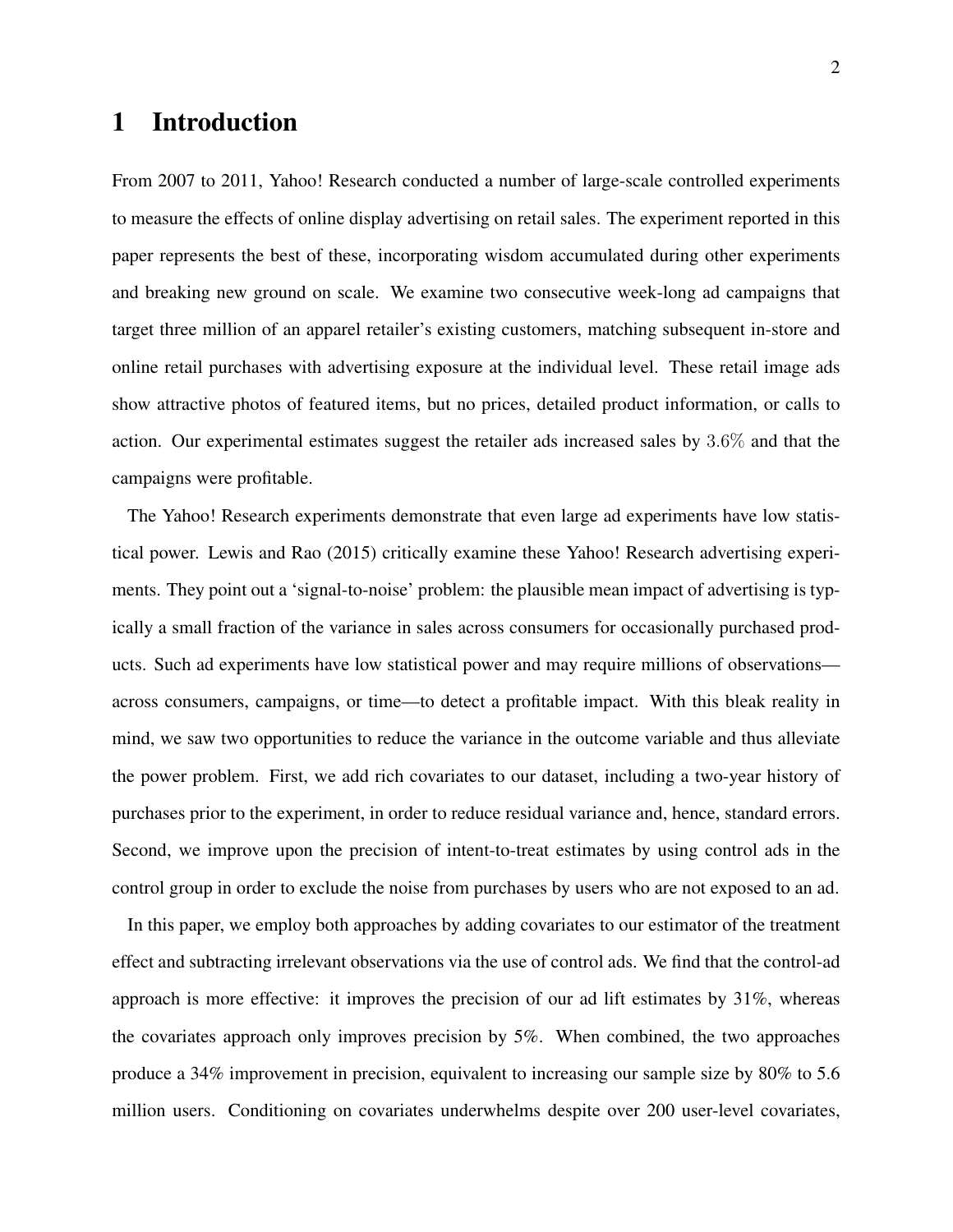including ad exposure intensity, user demographics, retailer customer categories, and two years of past sales history. Covariates struggle to predict sales in the campaign because purchases at the retailer are occasional, unpredictable and highly variable in amount conditional on purchase. The control-ad approach requires that the ad platform delivers the retailer ads in the treatment group symmetrically to the control ads in the control group, which we verify in the experiment. One quarter of the control-ad improvement results from a related methodological innovation: we discard sales that occur in the campaign prior to a user's first impression.

Retailers account for a large share of online display ads (8% of total impressions, according to comScore 2013), but multi-channel retailers face challenges in measuring the in-store sales impact of their online advertising. To help solve this problem, Yahoo! Research partnered with five retailers and with third-party data-matching services in order to link consumer data on Yahoo! ad views with a retailer's in-store and offline sales data. This proved to be a nontrivial task: a number of the experiments encountered technical problems, rendering data unusable or statistically underpowered. Such database-match campaigns allow advertisers to target past customers; this capability is available on major ad platforms like Facebook and Twitter as well as Yahoo!.

Among the Yahoo! Research experiments attempted, the experiment reported in this paper stands out for its large size and spending as well as its superior experimental design and execution. Three design improvements distinguish this experiment from our previous best experiment with the same retailer, described in Lewis and Reiley (2014). First, our experiment includes 3 million eligible users—double the size of its predecessor—and balances the treatment/control group split. Second, our experiment includes control ads, which boost the precision of our estimates. Third, the experiment features exceptional data on consumers, which also boost precision. With these advantages, our experiment delivers significant evidence that the ad campaigns increased sales. In contrast, Lewis and Reiley (2014) do not obtain statistically significant experimental estimates without making a difference-in-differences assumption that is difficult to precisely test.

We designed our experiment to examine the impact of ad exposure frequency. The experiment includes a 'Full' treatment group that is exposed to the retailer's ads and a 'Control' group that is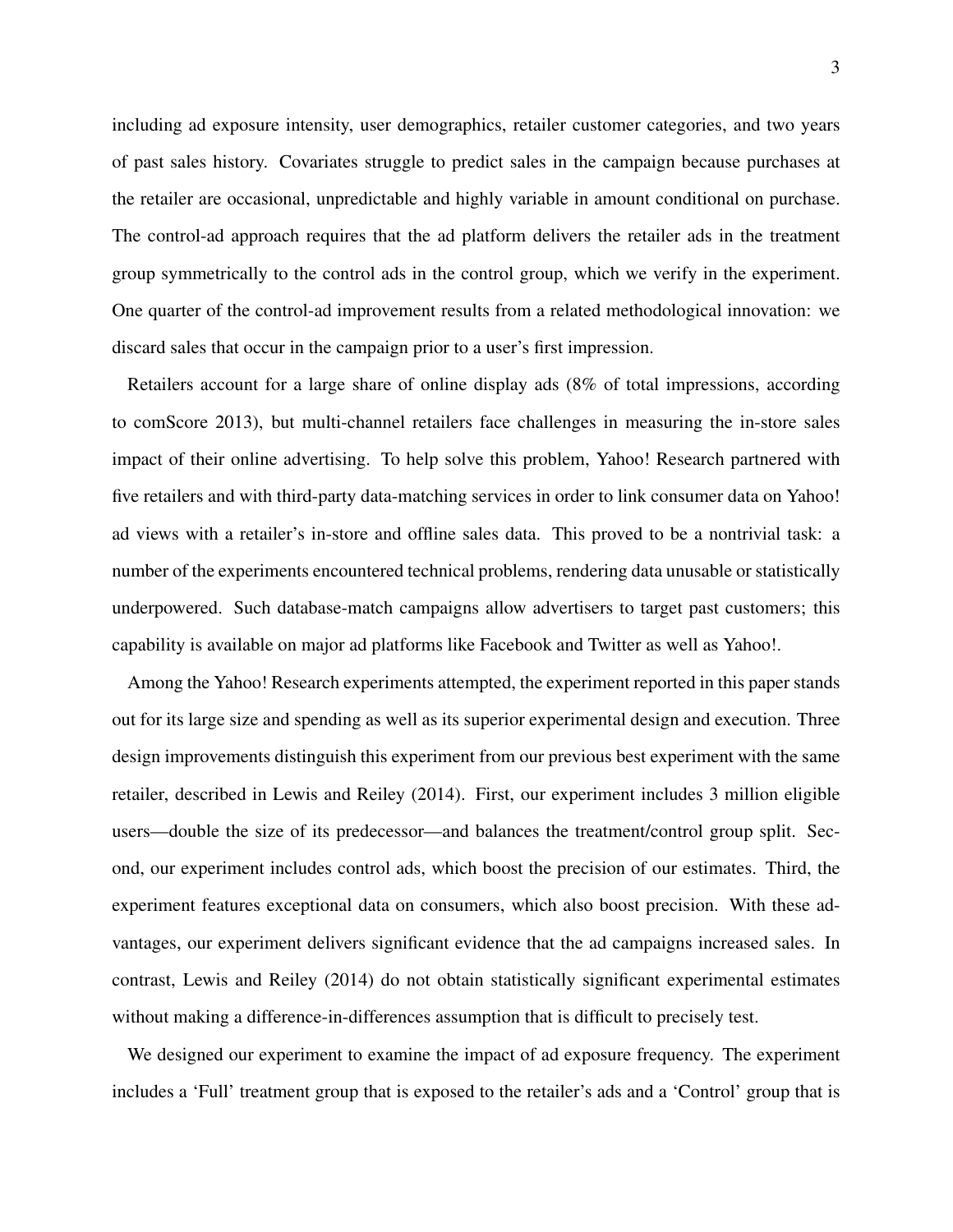exposed to unrelated control ads. We also included a 'Half' treatment group that sees a retailer or control ad with equal probability at each ad viewing opportunity. Our experimental estimates suggest an average sales lift of \$0.477 on the Full treatment group and \$0.221 on the Half treatment group, which represent a 3.6% and a 1.7% increase over the Control group's sales.

The rest of this paper is organized as follows. The next section reviews the experimental ad effectiveness literature. Section 3 describes our experimental design, while the fourth section provides descriptive statistics and validates the experiment. The fifth section presents our measurements of the causal effects of the advertising. The final section concludes.

### 2 Literature Review

Yahoo! Research emphasized the use of controlled experiments in order to avoid endogeneity between advertising and consumer behavior, having documented serious bias from methods commonly used in the advertising industry to analyze observational data. Naive observational estimates that compare endogenously exposed versus unexposed users may overstate ad effectiveness by orders of magnitude (Lewis, Rao and Reiley, 2011), largely not overlap (Hoban and Bucklin, 2015), or even have the wrong sign relative to experimental estimates (Lewis and Reiley, 2014). Advertisers' advertising choices can induce bias, for instance, by targeting customers who are more likely to purchase or by targeting times like Christmas when customers purchase more. Lewis, Rao and Reiley (2011) show that online consumer choices can also induce bias (what they term 'activity bias') because consumers' activity is correlated across websites without that correlation necessarily being causal.

Controlled experiments remain rare in the advertising industry. This dearth of experiments seems surprising given the dollars at stake: advertising represents between 1% and 2% of global GDP (Bughin and Spittaels, 2012), and U.S. online display advertising revenues alone reached \$7.9 billion in 2013, excluding mobile (IAB, 2014). We believe that the potential pitfalls of endogeneity and selection bias in observational studies are not well appreciated by industry analysts, despite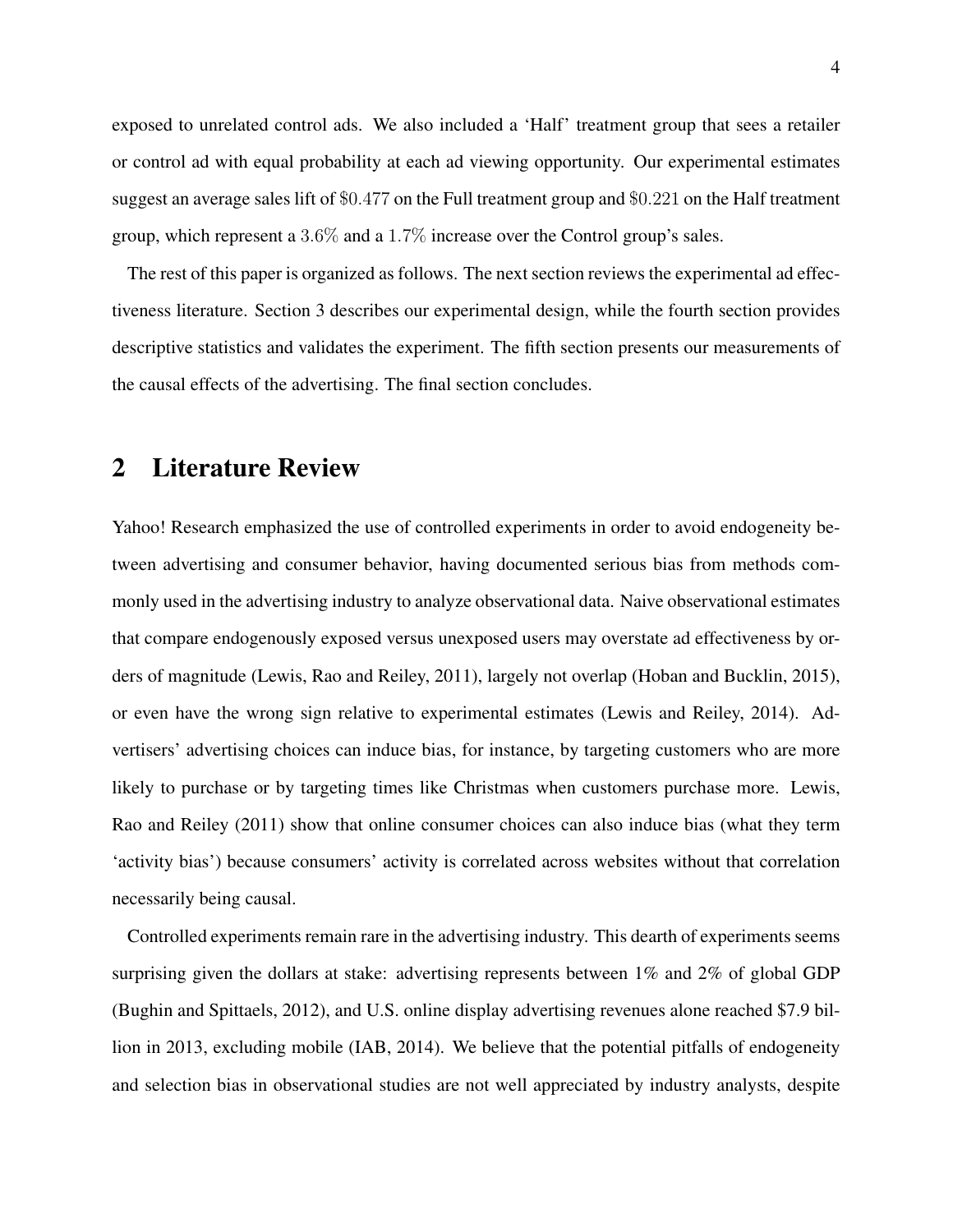a report commissioned by the Interactive Advertising Bureau (Lavrakas, 2010) affirming experiments as the gold standard for measurement. To be sure, observational studies can provide value by exploiting natural sources of exogenous variation in advertising (see e.g. Hartmann and Klapper 2014; Shapiro 2015; Sinkinson and Starc 2015; Stephens-Davidowitz et al. 2015). The cited studies rely on a combination of high ad spend and a type of natural experiment specific to television advertising. Most of them also rely on aggregation of multiple campaigns to get statistically significant results, combining many experiments instead of measuring the effects of a single campaign as in this paper. We find experiments particularly valuable in the digital setting, where randomization can be conducted at the level of the individual consumer.

Lewis and Rao (2015) describe the severe statistical power problem in ad experiments that past studies resolve in different ways. One solution is to examine the effect of ads on less sparse or noisy outcome variables than sales. For instance, multiple online ad studies use survey outcomes like purchase intent and brand recall (e.g. Goldfarb and Tucker 2011; Bart et al. 2014). Other online ad studies use indicator outcomes like clicks (Lewis 2010; Bakshy et al. 2012), site visits, sales leads (Sahni 2015a), transactions (Lambrecht and Tucker 2013) or some combination of these purchase funnel indicators (Hoban and Bucklin 2015). We are interested in measuring the effect on online and in-store sales, thoug this is a harder estimation problem, because this allows us to evaluate the short-run return on investment for the campaign. Another solution to the power problem is to study settings with large ad effects like in online search where users are often seeking out competing advertisers with an intent to purchase (Sahni, 2015a; Kalyanam et al., 2015), though not if the users already have an advertiser in mind (Blake et al., 2015). Instead, we are interested in the effects of image ads on users who receive ads while browsing unrelated content; our efforts to increase power are therefore crucial.

Studies that examine purchase outcomes are rare and often gain power by combining studies. Lodish et al. (1995) pioneered split-cable television experiments with a panel of 3,000 households with advertising treatment matched to household-level purchases of consumer packaged goods. With merely thousands of consumers per experiment, these 600 experiments individually lack sta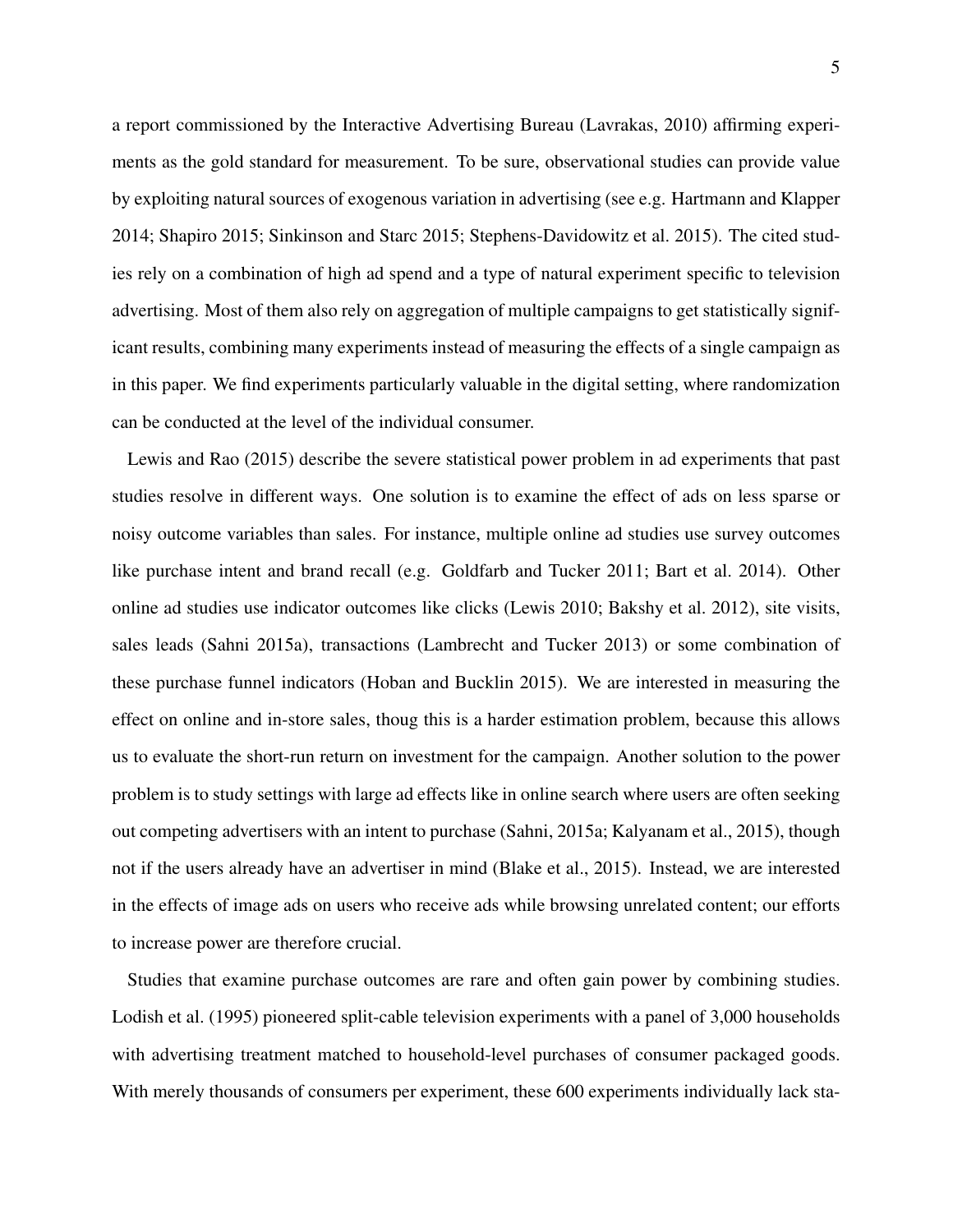tistical power—the majority were statistically insignificant—but collectively demonstrate a significant ad effect in a meta-study (Lodish et al., 1995; Hu et al., 2007). Kalyanam et al. (2015) demonstrate that product-category search advertising increases offline retail sales using a meta-study of 15 experiments and 13 retailers. Kalyanam et al. (2015) vary advertising at the DMA level then compare sales at treated stores to similar counterparts. Again, these studies are collectively significant though only half are individually significant. Simester et al. (2009) is an exception—their single experiment finds statistically significant results in the catalog setting, where customer-level advertising is readily linked to customer-level sales.

Control ads have previously been used in ad experiments to improve measurement precision or to identify a set of holdout users. Control ads take the form of charity ads (see e.g. Yildiz and Narayanan 2013; Hoban and Bucklin 2015), ads from unrelated companies (see e.g. Lewis 2010; Lewis and Nguyen 2015), house ads promoting the platform (see e.g. present study and Sahni 2015a), or blank ads (see e.g. Goldfarb and Tucker 2011; Bart et al. 2014).

Though ours is not the first to employ control ads, the present study stands out for its rich individual-level covariates including user demographics, ad exposure, retailer RFM categories, and two years of historical sales separately by online and offline channel. Online ad experiments typically only have covariates for ad exposure and browsing behaviour during the experiment or a few weeks before (Hoban and Bucklin, 2015; Lambrecht and Tucker, 2013; Sahni, 2015b) or self-reported survey covariates (Goldfarb and Tucker, 2011; Bart et al., 2014). Other online ad experiments do not include past behavior or demographics as covariates—preferring to present simple experimental difference results (Lewis and Reiley, 2014; Sahni, 2015a). Many market-level ad experiments use past market-level sales or demographic covariates not to improve precision but to try to reduce bias in comparing the treated sales to control markets or predicted sales (Eastlack Jr and Rao, 1989; Lodish et al., 1995; Hu et al., 2007; Kalyanam et al., 2015). Simester et al. (2009) stand out for including RFM variables from fifteen years of sales history as well as the proximity to stores as covariates in their catalog experiment.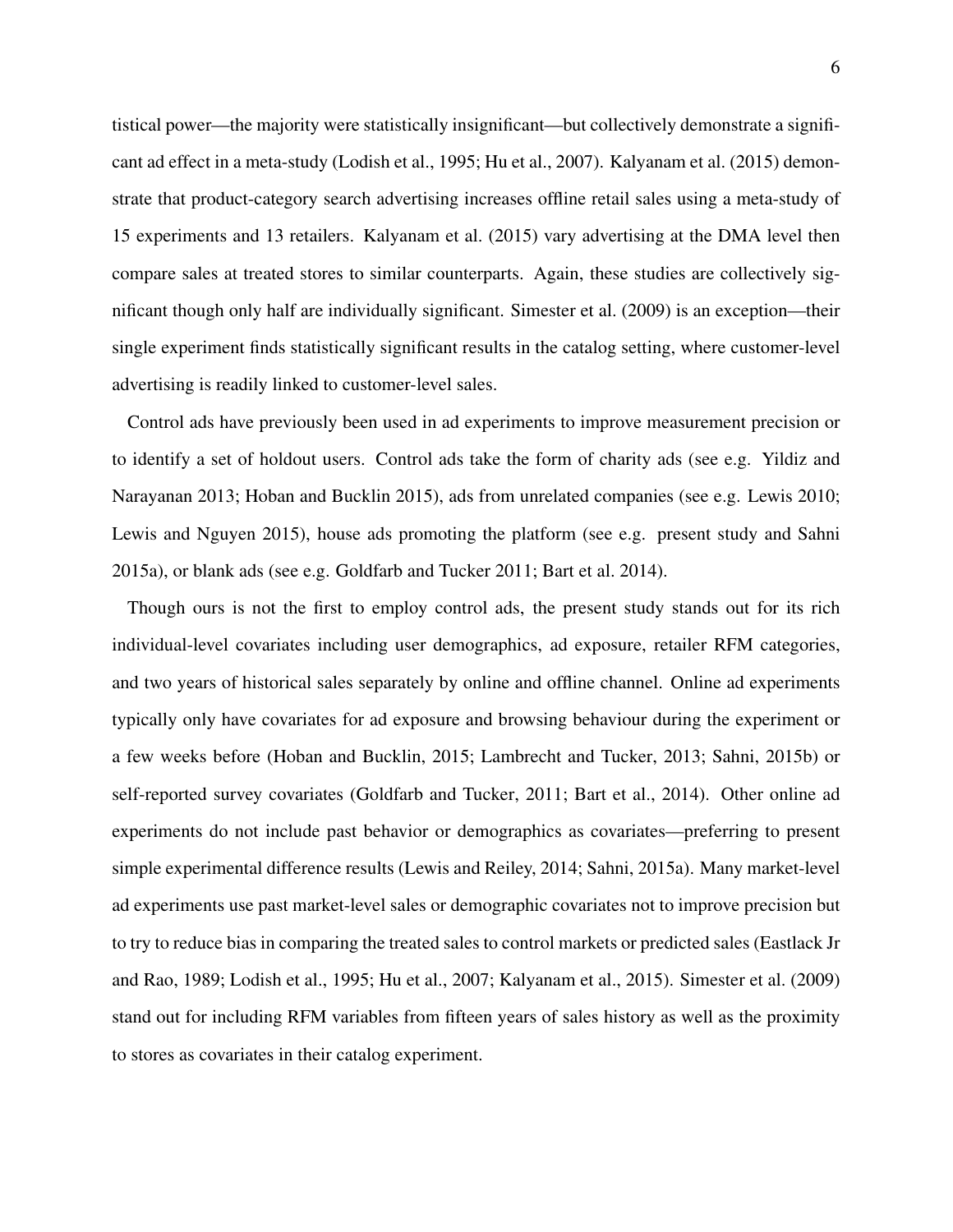## 3 Experimental Design

The experiment measures Yahoo! advertising effectiveness for a national apparel retailer. The experiment took place during two consecutive weeks in spring 2010. In each week, the advertisements featured a different line of branded clothing. The experimental subjects were randomly assigned to treatment groups that remained constant for both weeks. A confidentiality agreement prevents us from naming either the retailer or the featured product lines.

To investigate the effects of exposure frequency, our experiment uses three treatment groups that vary the treatment intensity. The 'Full' treatment group is exposed to the retailer's ads while the 'Control' group is exposed to unrelated control ads. A third, 'Half' treatment group is, on average, exposed to half of the retailer and control ads of the other two groups. We implement this design by booking 20 million retailer ads for the Full group, 20 million control ads for the Control group, and both 10 million retailer ads and 10 million control ads for the Half group.<sup>1</sup> Each experimental ad exposure in the Half group therefore has a 50% chance of being a retailer ad and a 50% chance of being a control ad. This experimental design enables us to investigate the impact of doubling the number of impressions in a campaign. Doubling the size of the campaign increases ad delivery on two margins: 1) showing more ads to the same consumers (the intensive margin) and 2) increasing the number of consumers reached, here by 8% (the extensive margin). The average ad frequency in the Half group is comparable to a typical campaign for this retailer on Yahoo!.

The retailer ads are primarily image advertising and are co-branded with apparel firms. The ads display the store brand, the brand of the featured product line, and photographs of the advertised clothing line worn by attractive models. The ads do not include any price or promotion information. Figure 1 presents an illustrative example with the retailer Target and the designer Missoni—neither of which is involved in the experiment. The creative content of each ad impression is dynamic, with slideshow-style transitions between still photographs and text. Campaign 1 includes three

<sup>&</sup>lt;sup>1</sup>These campaigns were purchased on an impression, not click, basis. This avoids distortions induced by ad servers optimizing delivery patterns in the treatment and control groups due to the retailer and control ads having different click-through rates. Such distortions can render the control ads unsuitable for tagging counterfactual exposures in the control group. See Johnson et al. (2015) for a discussion and an control-ad alternative that is robust to an ad server's campaign optimization.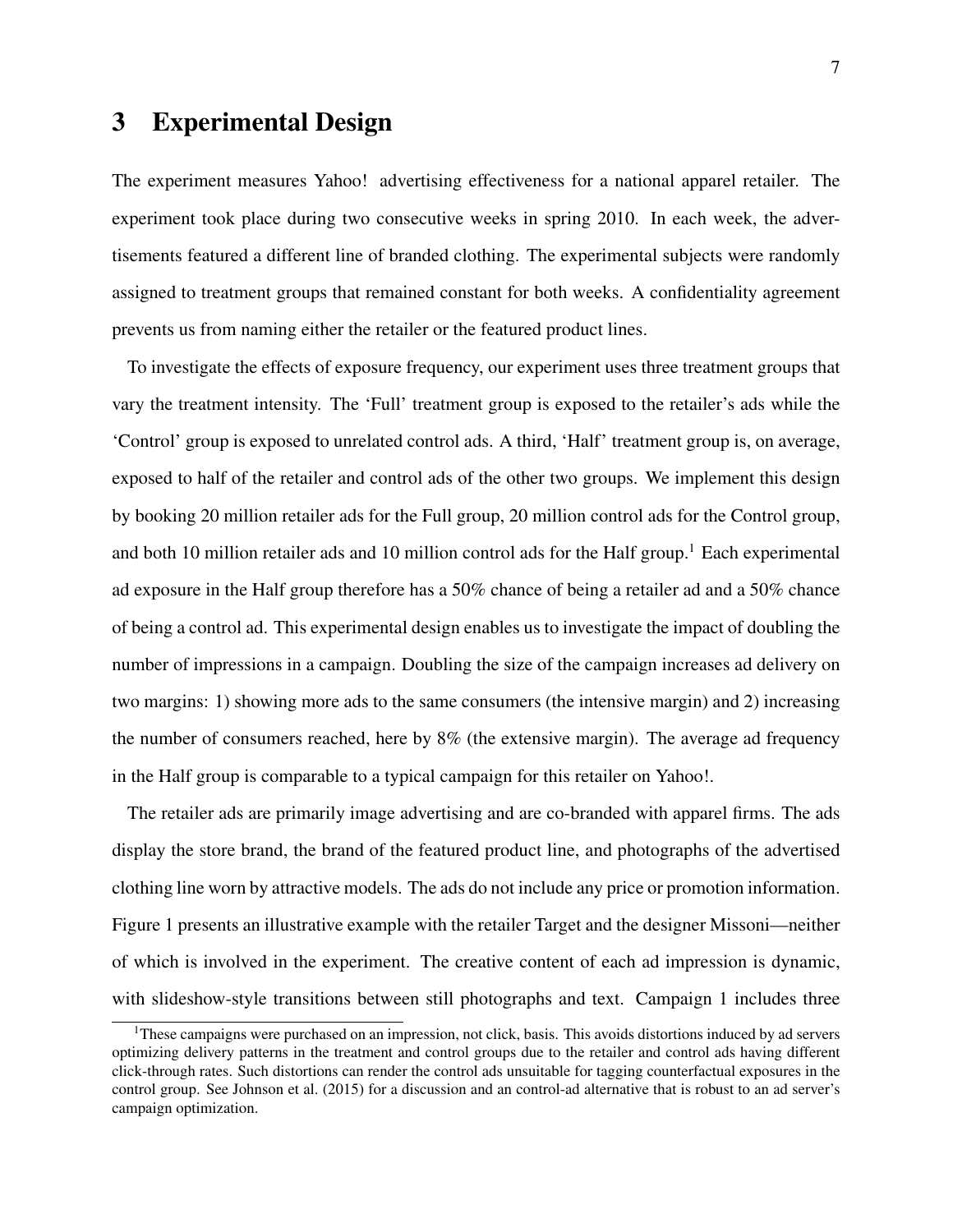different ads in an equal-probability rotation: men's apparel, women's apparel, and women's shoes. Campaign 2 advertises a product line from a different manufacturer and features women's apparel. The control ads advertise Yahoo! Search and are depicted in Figure 2.

The experiment implements a 'database-match' campaign in which the subjects are existing customers of both Yahoo! and the retailer. Prior to the experiment, a third-party data-collection firm matched the customer databases of Yahoo! and the retailer using the customer's name and either terrestrial or email address. Leveraging additional customer records, the third party doubled the number of matched customers from the 1.6 million customers studied by Lewis and Reiley (2014) to 3.1 million in the present experiment. After the experiment ended, the third-party firm combined the retailer's sales data and the Yahoo! advertising data and removed identifying information to protect customer privacy. The retailer believes that its sales data correctly records the individual customer for more than 90% of all purchases. Matching customers sales and ad exposure data frequently results in a multiple-identifiers matching problem. Our original data source also suffered from such a problem: the data contain more retailer than Yahoo! identifiers. For simplicity, we focus our analysis on the 3.1 million users who were uniquely matched (see Appendix A.1 for details). The experiment thus measures the causal effects of advertising on this particular intersection of Yahoo!'s users and the retailer's customers.

Database-match campaigns like the one in our experiment are used by advertisers to target existing customers or to prospect for new customers. This service is available on major platforms like Yahoo!, Twitter (Lynn, 2014), Google (Ramaswamy, 2015), and Facebook, which even allows targeting for buyers of automobiles and consumer packaged goods (Datalogix, 2014). Though the experiment's campaign targets existing customers, only 41% of users in the sample have transacted with the retailer in the past eight weeks, and 3.6% have not transacted in the previous two years. Thus, database-match campaigns reach both active and inactive customers whereas retargeting campaigns (see e.g. Lambrecht and Tucker 2013) reach only consumers who visited the retailer's website recently. Unlike retargeting, database-match campaigns can target users based on their offline sales and less recent sales. Moreover, database-match campaigns target logged-in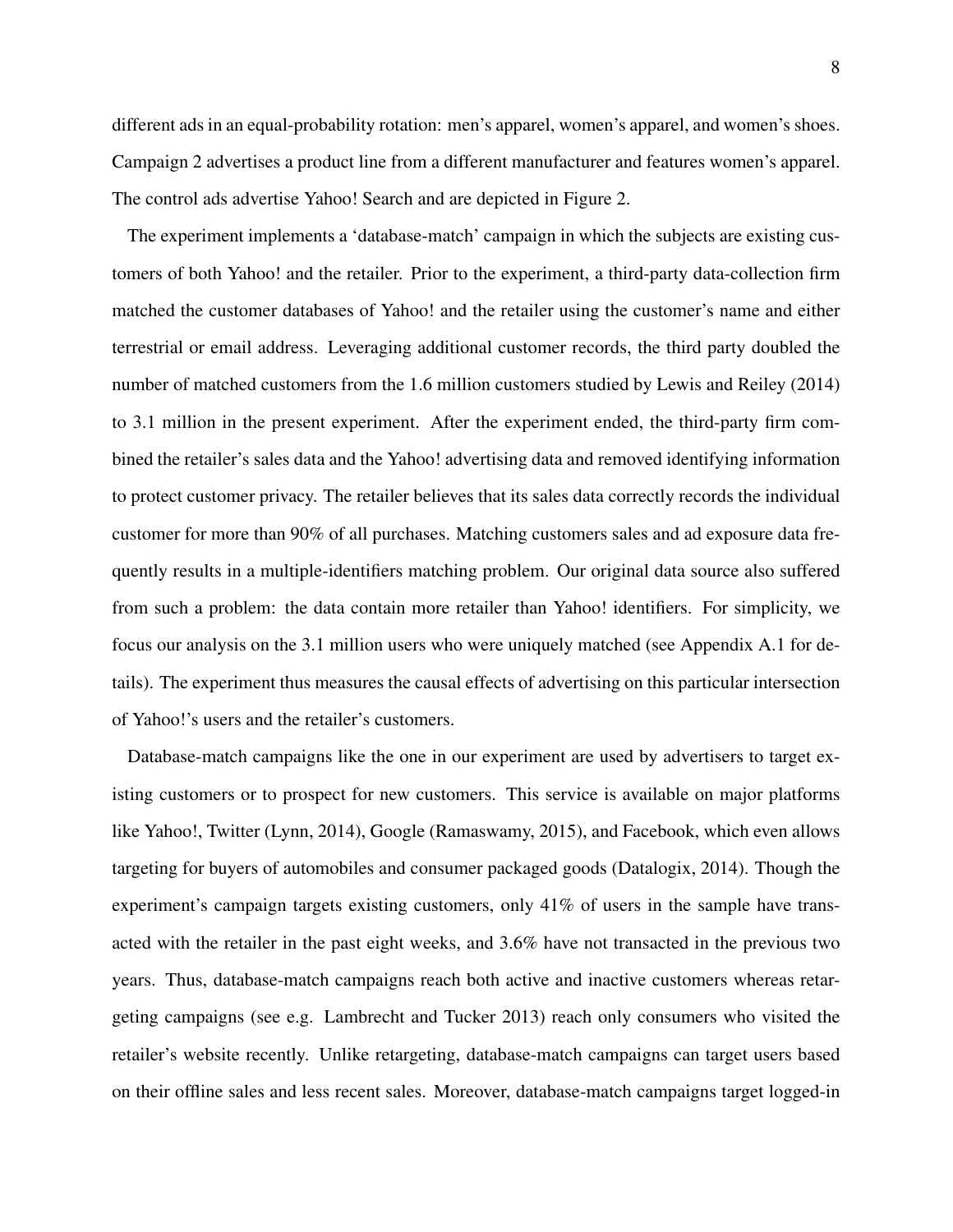users who are linked to their offline identities. The fact that we deliver ads only to logged-in users represents a great advantage relative to most online-advertising measurement efforts, which suffer from problems like impersistent cookie identifiers and the difficulty of linking user activity across multiple browsers and devices. Users in the campaign receive ads as they browse mostly unrelated content on Yahoo!. As such, the ads are much closer to traditional print and television ads than to online search ads, since users express intent through their queries in the latter case.

Many users in the experiment *do not see an ad* because they either do not visit Yahoo! at all or do not browse enough pages on Yahoo! during the campaigns. The experiment employs control ads to identify the counterfactual treated users in the control group who would have received the retailer's ads. The control ads also tell us the number of counterfactual ad exposures that a consumer would see if they had been assigned to the Full group. The experiment's retailer and control ad campaigns join all other competing ad campaigns in Yahoo's ad server, which selects each ad on each pageview on Yahoo! subject to ad supply and demand constraints, campaign-targeting criteria, and revenue-optimization goals. The experiment's ads ran on about 8% of Yahoo! pageviews and appeared on all Yahoo! properties including Mail, News, and Autos. The ads have four rectangular formats. The campaigns were identically configured for all three treatment groups, except for the ad creatives featuring Yahoo! versus the retailer.

To demonstrate the limits of our experiment, we calculate that our experiment has the statistical power to reject the null hypothesis that advertising has no impact on sales 79% of the time in the Full group and 34% in the Half group. In this calculation, we consider the alternative hypothesis that the advertiser receives a 50% return on its advertising investment. The alternative hypothesis implies an average treatment effect on the treated of \$0.51 in the Full treatment group, given the \$0.17 cost of display ads and assuming a 50% contribution margin for the retailer. The standard deviation of sales is \$125 for the two-week campaign and the sample size is 570,000 in each of the Full and Control treatment groups. In Section 5, we present methods that reduce the standard deviation of sales to \$111, without which our power would be much lower (49% instead of 79%). A comparable calculation for Lewis and Reiley (2014) reveals that its study had only 47% power. If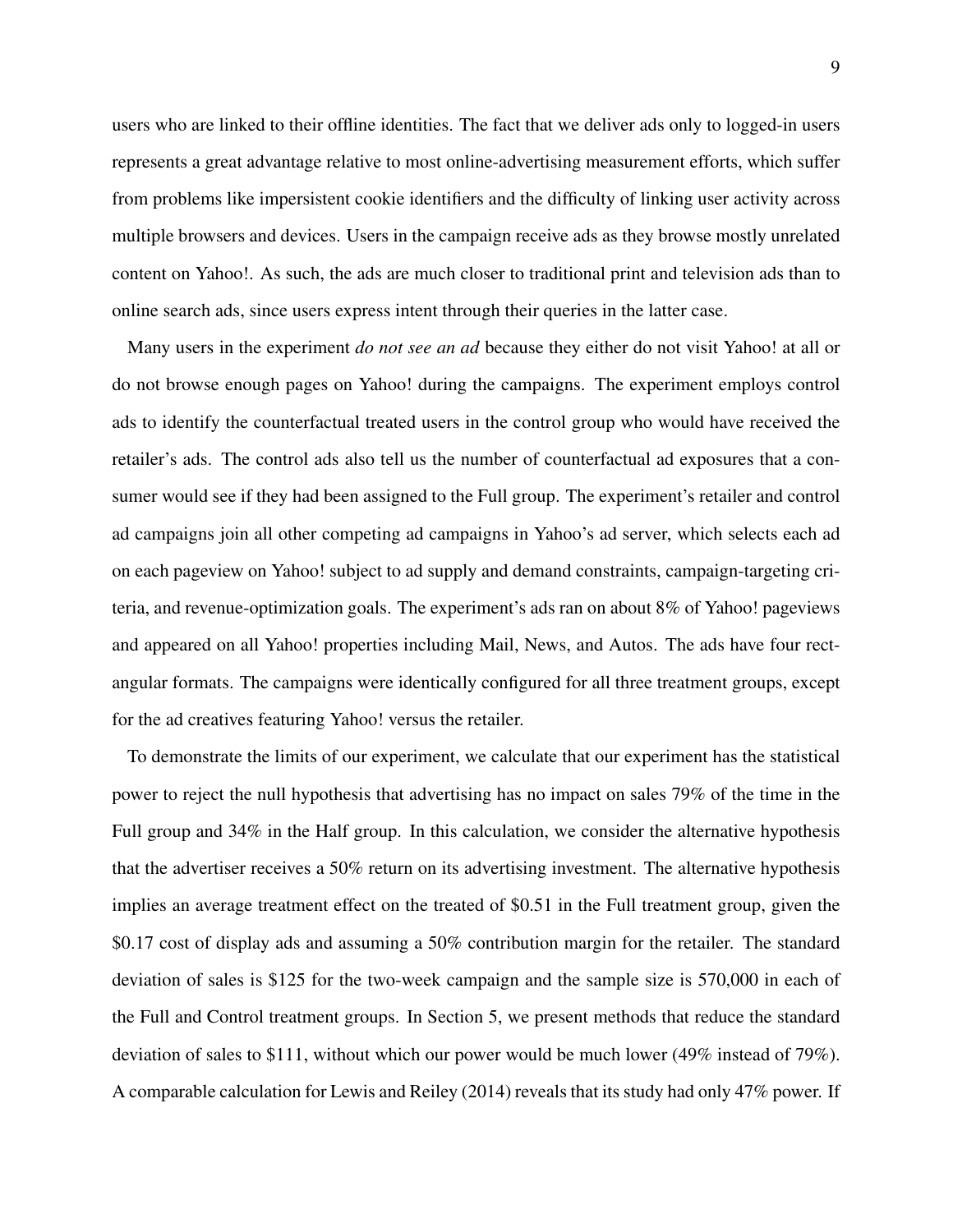we seek to detect longer-run ad effects, this compounds the statistical power problem. In particular, if the hypothesized \$0.51 lift occurs against the background noise of more than just the two weeks of sales during the campaign, our statistical power will be reduced.

### 4 Data & Experimental Validation

This section describes our data and demonstrates the validity of our experimental randomization. In particular, we demonstrate that the distribution of user characteristics, pre-treatment outcomes, and experimental ad exposures are equivalent across treatment groups in accordance with experimental best practices (see Gerber and Green (2012) Ch. 4). In other experiments not reported here, our randomization checks have often helped us to uncover execution errors such as incorrect matching of sales to advertising data, failure to create identical targeting between treatment and control ads, or unexpected selection bias generated by an advertising auction. Our randomization checks here validate that the treatment and control groups are equivalent but for the exposure to retailer advertising. Appendix A.1 details the source of our data and some key variables.

We verify the randomization by testing the distribution of user characteristics and pre-treatment outcomes. Table 1 provides summary statistics for the experiment. In Table 1's right-most column, F-tests of equality of means of the variables by treatment group are not rejected, which is consistent with a valid experimental randomization. Over three million customers were evenly assigned to one of our three treatment groups: Full, Half, or Control. In each treatment group 68.5% of customers are female, the average age is 43.6 years, and customers viewed an average of 245 web pages on Yahoo! during the campaign. Customers spent an average of \$19.23 at the retailer during the two weeks prior to the experiment and \$857.53 in the two years beforehand. Figure 3 shows that the distribution of average weekly sales over the two years prior to the experiment are essentially identical across all three treatment groups.

Ad distribution tests are critical in ad experiments with control ads to demonstrate that the total number of experimental ads (treatment + control) are delivered symmetrically across treatment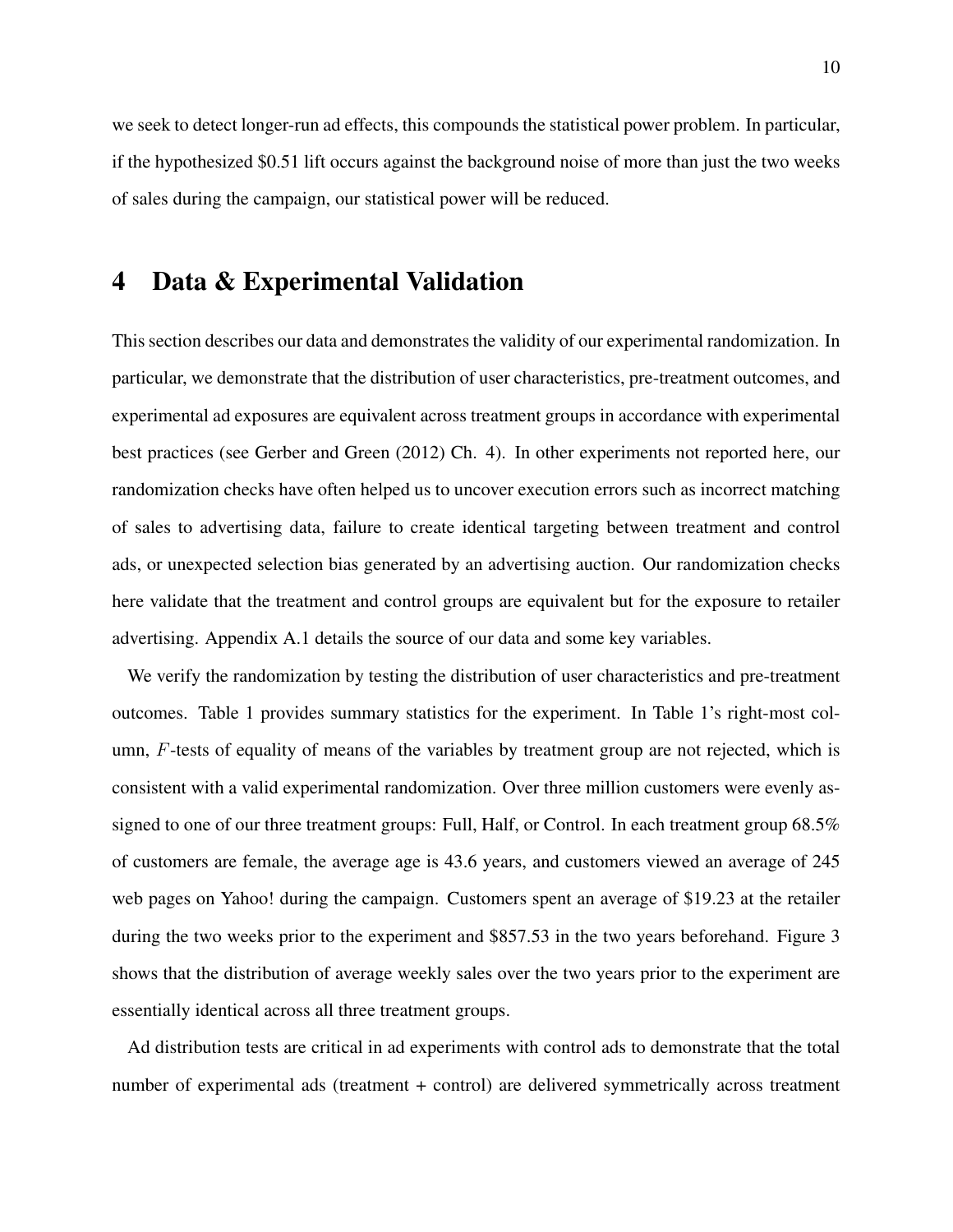and control groups. Ad platforms are complex and may fail such tests for many reasons including the use of click- or action-optimized campaigns. In such cases, the ad platform will optimize ad delivery such that the retailer-ad exposed users look different from control-ad exposed users. Our experiment uses a simple reach-based campaign and avoids such problems. In Table 1, we see that the experiment delivers advertisements evenly across treatment groups. Ad exposure depends on a user's browsing activity during the two weeks of the campaign; 55% of users were exposed to an experimental ad. Figure 4 shows that the distribution of total ad views (both retailer and control) across the three treatments is identical and the F-test of equality reveals no significant differences in average impressions in Table 1. The distribution of ad views is highly skewed right, so that the mean is 33 while the median is 15 among exposed users. As expected, the Half treatment group sees an even split of retailer and control ads.

### 5 Results

In the results section, we show the experimental estimates for the sales lift during the two weeks of the ad campaign. We present methods that improve the statistical precision of our estimates in this low-powered setting. Our preferred experimental estimates suggest that consumers who were exposed to the retailer's ad saw their average sales increase by \$0.477 (3.6%) in the Full treatment group and \$0.221 (1.7%) in the Half treatment group. In Appendix A.2, we separate the effect of advertising by campaign, sales channel, and shopping trips. We find that the majority of the total treatment effect is attributable to the in-store rather than online sales channel and estimate a 1.8% increase in shopping trips in the Full group. Appendix A.2 also shows that including sales after the campaign increases the estimates of the overall causal effects, which allays the concern that the in-campaign estimates might merely reflect intertemporal substitution of purchases from future to present.

Table 2 presents regression estimates of the average effect of treatment on the treated (TOT) for the impact of advertising on consumer purchases during the two-week experiment. In particular,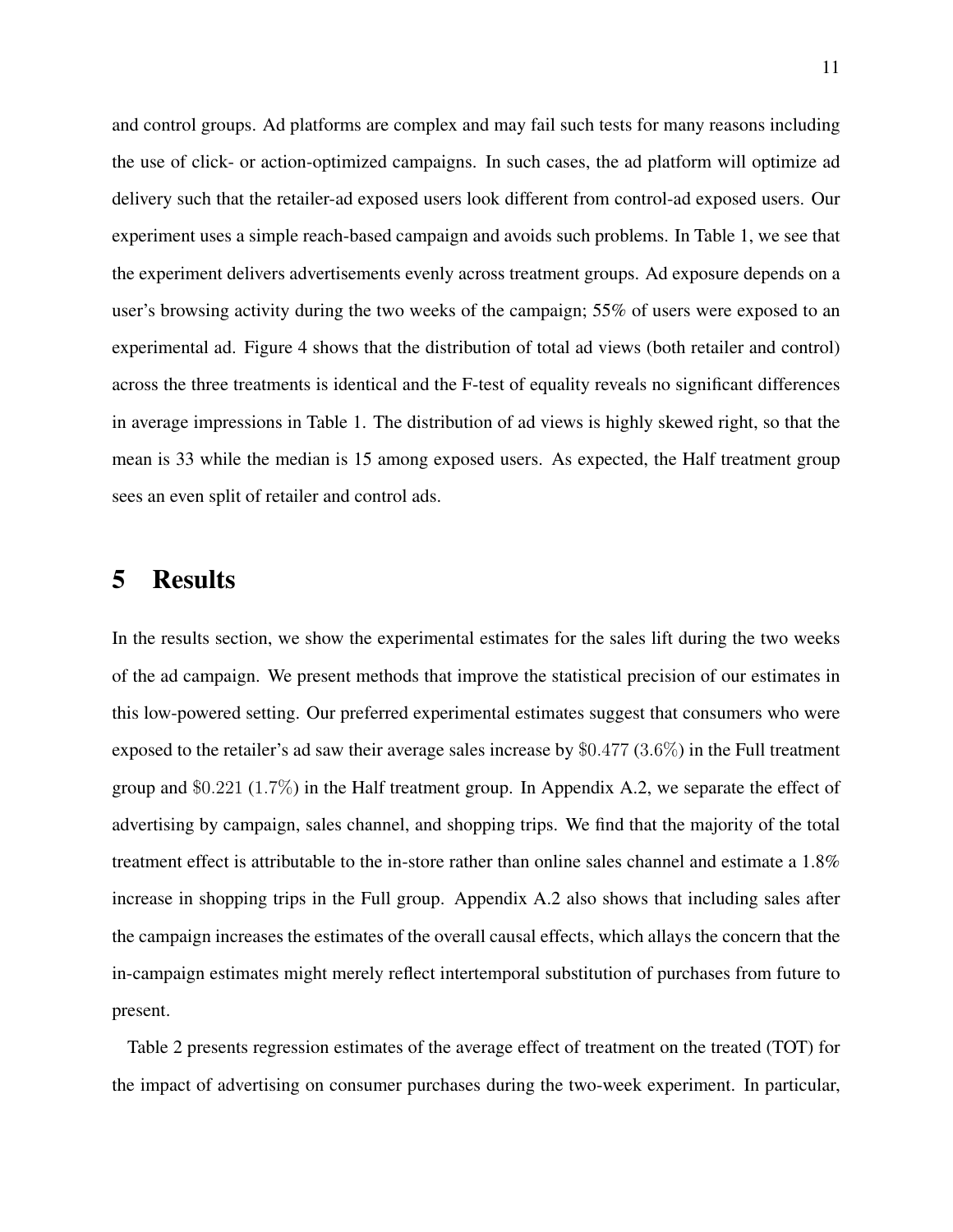12

we contrast two approaches for increasing the precision of the estimates without inducing bias: the control-ad and the covariates approaches. The control-ad approach works by pruning components of the outcome data that cannot be influenced by advertising. The covariates approach introduces covariates into the experimental linear regression to reduce the residual variance of the outcome variable. In all, we improve the precision of our estimates—or shrink the standard errors—by 34% on average.

As a baseline, we begin with the Intent-to-Treat (ITT) estimates from which we derive the indirect TOT estimate. The indirect TOT estimator takes the treatment-control difference for the entire sample of 3.1 million consumers (ITT estimate) and divides by the treatment probability (the 55.4% exposed subsample).<sup>2</sup> The indirect TOT estimator relies on the fact that outcomes among untreated subjects have an expected experimental difference of zero. However, variance in outcomes among untreated subjects adds noise (but no signal) to the estimator. As column (1) of Table 2 indicates, the indirect TOT estimator yields a \$0.67 average sales lift (s.e. \$0.32) in the Full treatment group and an average lift of \$0.03 (s.e. \$0.31) in the Half group. Whereas Lewis and Reiley (2014) estimate the TOT indirectly out of necessity, this experiment uses control ads to isolate the counterfactual treated sample in the Control group.

While the retailer ads identify the treated among the treatment group, we need control ads to identify the counterfactual treated users in the control group who would have seen the ad. Table 2's column (2) presents the direct TOT regression estimate on the treated sample. The treated sample are those users who see any of the experiment's retailer or control ads during the two weeks of the campaign. The direct TOT estimator increases precision by pruning the untreated subsample that contributes only noise to the estimator. By using the control ads to filter out the unexposed users, we improve the precision of the experimental estimates—or decrease the standard errors—by 25% on average.

We propose a second use for control ads that further improves precision: we omit purchases

<sup>&</sup>lt;sup>2</sup>This is numerically equivalent to computing a local average treatment effect by using the random assignment as an instrument for treatment. The unscaled, intent-to-treat estimates are \$0.37 for the Full group and \$0.01 for the Half group.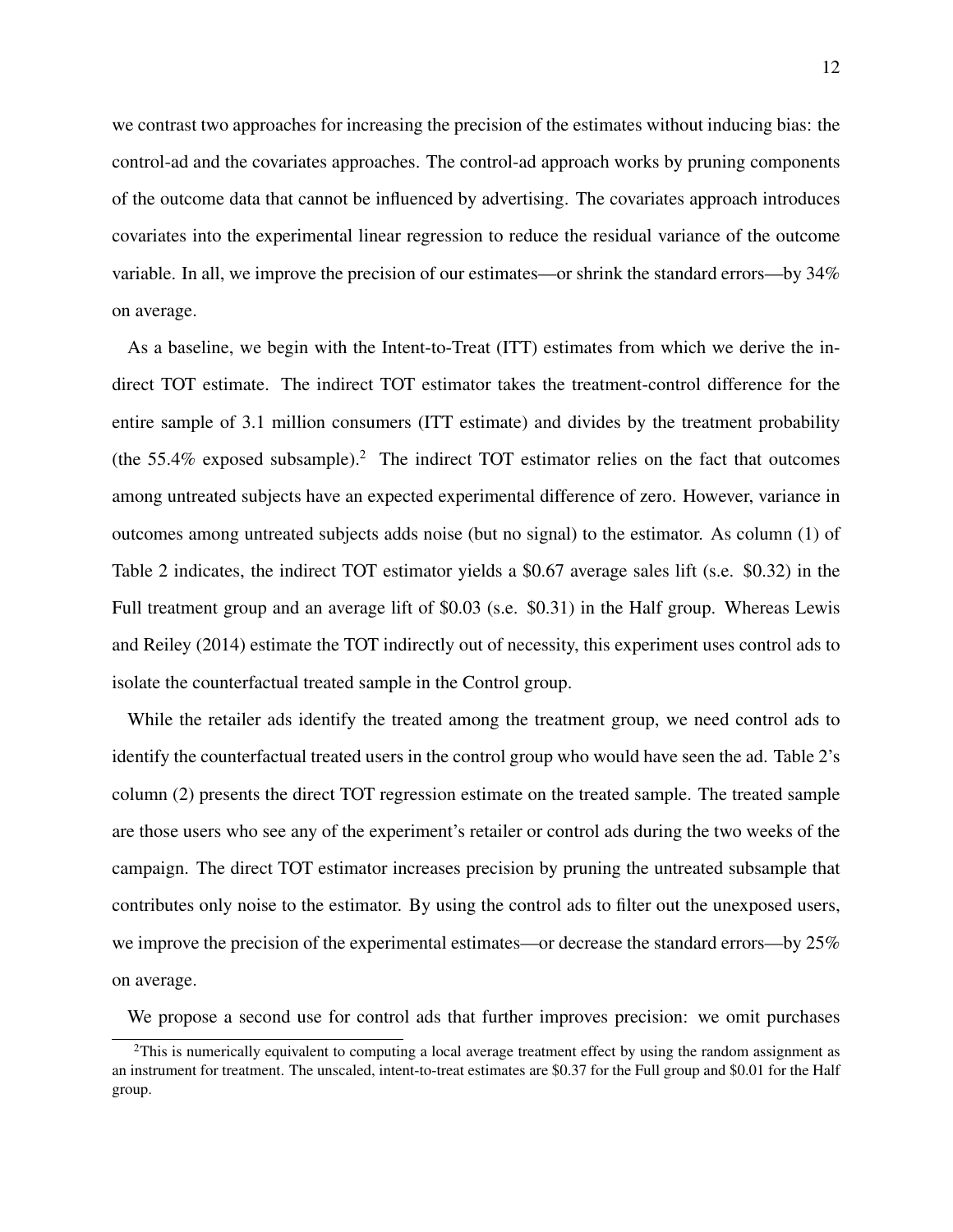that occur prior to a consumer's first experimental ad exposure, because ads cannot influence sales until the user receives the ad. Key to achieving this result was obtaining daily data on individual consumer purchases during the campaign. Because the control ads identify the counterfactual pre-treatment sales in the Control group, we can exclude purchases on days before the first ad impression is seen by a given consumer. This method requires that the ad platform delivers the experimental ads symmetrically across treatment groups, which we verified in Section 4. Table 2's column (3) uses both the control ads and daily sales data to further prune the data and boost precision by another 8%. In all, by trimming sales of unexposed users and pre-treatment sales, we remove 52.4% of total purchases during the campaign, which in turn shrinks our confidence intervals by 31%. As our title suggests, less data means more precise estimates.

Next, we apply our covariates approach to increase the precision of our estimates. Adding covariates to the TOT regression improves precision by reducing the unexplained variance in the dependent variable.<sup>3</sup> Specifically, these covariates include: demographics, retailer-defined customer segments, consumer sales history, and ad-exposure intensity. The demographic covariates include indicator variables for gender, year of age, and state of residence as well as a scalar variable for the time since the consumer signed up with Yahoo!. The retailer-defined RFM customer segments include Recency of last purchase, Frequency of past purchases, and Monetary value (total lifetime spending at the retailer). We include 54 variables capturing two years of individual-level past sales amount data and pre-treatment sales amount during the campaign, separately for online and offline sales. The ad-exposure-intensity covariates are a set of indicator variables for the total number of experimental ads delivered and for the day of the consumer's first ad exposure. To the extent that shopping behavior is correlated with current online browsing activity, the exposure intensity fixed effects will improve efficiency. In columns (4)-(7), we gradually add these different covariate types. The historical sales and customer category covariates account for nearly all of the 5% improvement in precision. The demographic and exposure-intensity covariates provide almost no precision improvement. In total, the full regression model in column (7) includes 236 covariates

<sup>&</sup>lt;sup>3</sup>A regression model with a given  $R^2$  reduces the standard errors of our treatment effect estimates by  $\approx 1$  –  $\sqrt{1 - R^2}$ .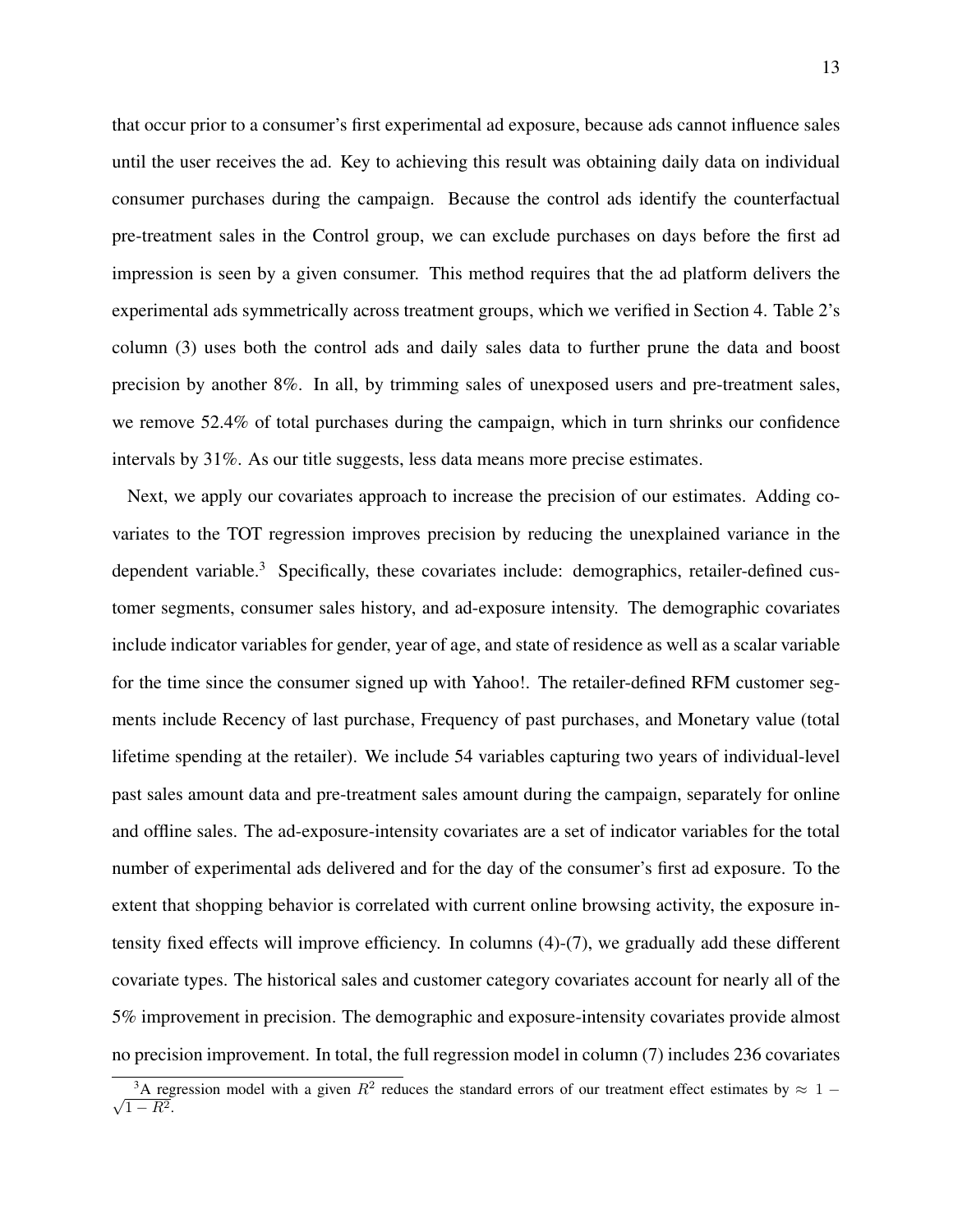in addition to the Full and Half treatment dummy variables but only achieves a  $R<sup>2</sup>$  of 0.09.

Note that these results apply to a retailer of occasionally purchased goods; past purchase covariates may prove more useful for frequently purchased goods. Apparel retailer sales are difficult to predict because—unlike CPG goods like milk—transactions are infrequent and highly variable conditional on purchase. 7.7% of control group users transacted during the campaign after their first ad exposure, and the standard deviation in sales conditional on transacting is \$385. Table 5 column (2) reveals that even the transaction indicator outcome is difficult to predict, as the  $R^2$  there is only 0.15. In an unpublished study with another apparel retailer, we find comparable  $R^2$  for sales regressions that include past sales covariates: the  $R^2$  varies between 0.017 and 0.073 across seven campaigns.

Including covariates improves precision by 5% (columns 3–7) across Full and Half groups, while pruning irrelevant data improves precision by 31% (columns 1–3) on average. Put another way, the experiment would have to be 10% larger without covariates or 71% larger without control ads to maintain the same measurement precision. Collectively, covariates and control ads boost precision by 34%, which would otherwise require an 80% larger sample of 5.6 million users as well as 80% larger ad spend. Though we find covariates to be less effective at improving precision, covariates may be inexpensive to include and serve to validate the experimental randomization. Control ads are expensive, since one has to pay for additional advertising inventory (Johnson et al. 2015 suggest a low-cost alternative), but they facilitate data pruning and thereby improve precision five times more than covariates. This is an example where less is more: subtracting data proves more valuable than adding data.

Our preferred experimental estimator—in column (7) of Table 2—measures a \$0.477 (s.e.: \$0.204) increase in average sales from the ads in the Full group and a \$0.221 (s.e. \$0.209) increase in the Half group. Though all the estimates in Table 2 are unbiased, we prefer the estimates in column (7) as they are the most precise. These point estimates with covariates are more conservative, as they are smaller than those in column (3). The point estimates in column (7) likely fall because they account for differences like the slightly lower sales in the Control group in the two weeks before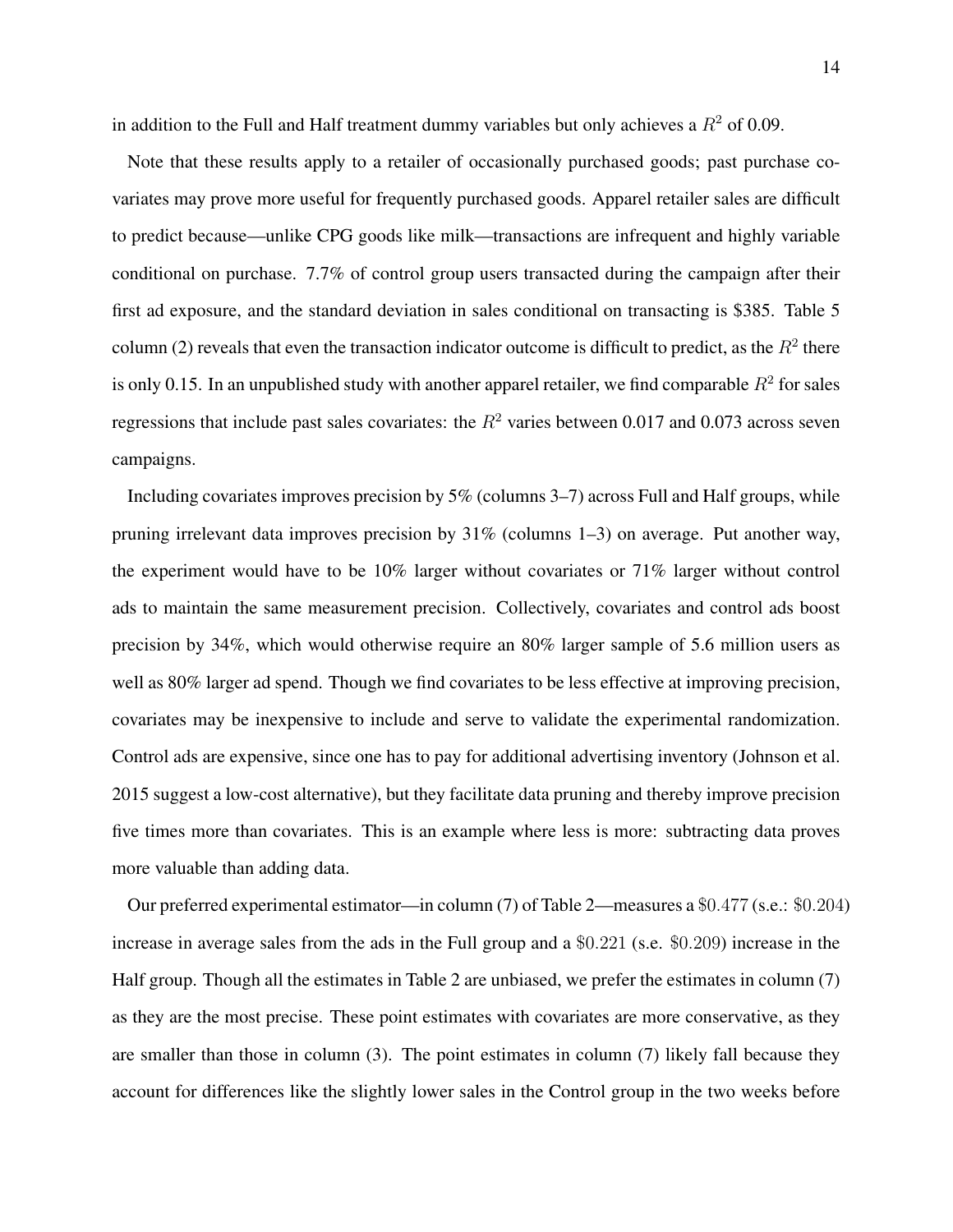treatment (see Table 1). The preferred Full treatment effect is statistically significant at the 5% level (p-value: 0.020) and represents a 3.6% sales lift over the Control group. The Half treatment effect is not significantly different from zero (p-value: 0.289), and the joint  $F$ -test is marginally significant ( $p$ -value: 0.065). The point estimates indicate that doubling the advertising approximately doubles the effect on purchases, but the precision of these estimates is too low for us to have great confidence in the result. Recall from our power calculations in Section 3 that this is the most likely outcome: under our proposed alternative hypothesis of a 50

Our estimates imply a relatively high elasticity of sales with respect to advertising of about 0.19. Elasticity is the the derivative of sales with respect to advertising, multiplied by the advertisingto-sales ratio. For the derivative of revenue with respect to advertising, we divide the incremental effect of ads in the Full group by the cost of the advertising (\$4.60 CPM, with 33.4 ads delivered per person): (dR/dA)=\$0.477/(33.4\*\$0.0046)=3.10. Elasticity depends crucially on the interpretation of the advertising-to-sales ratio, which we interpret as the retailer's total advertising across channels. Since we were not given the advertising-to-sales ratio of the retailer, we impute this ratio to be 6% from the financial filings of a competitor. Our short-run elasticity of 3.1\*6%=0.19 exceeds the average elasticity of 0.12 and median of 0.05 given in the meta-study by Sethuraman et al. (2011), though we note that they exclude all experimental estimates. The TV ad experiment meta-study by Hu et al. (2007) calculates the elasticity of online display ads to be 0.11 using another approach: they use the campaign's ad weight over the during-campaign sales as the ads-to-sales ratio. By this method, our elasticity estimate is much lower at about 0.017.<sup>4</sup>

To make decisions about advertising, managers want not only to establish a revenue lift, but also calculate return on investment. The profitability of advertising depends not only on the elasticity of advertising, but also on the retailer's gross profit margin and the cost of the ads. Given 570,000 exposed users in each of the three treatment groups, our point estimates indicate that the Full

<sup>&</sup>lt;sup>4</sup>We calculate the 'local' elasticity measure at the Half group ad intensity level since this level of intensity is normal for the retailer. We use the increase in incremental sales from the Half to the Full group as our derivative (\$.477 - \$.221) / (33.42\*\$0.0046 - 16.69\*\$0.0046), using this ad campaign's cost of \$4.60 per thousand impressions (CPM). Since sales in a Half group among those exposed to 17 ads  $(\pm 2 \text{ ads})$  is \$15.20, we use \$15.20/(16.7\*\$0.0046) as the 'local' ads-to-sales ratio.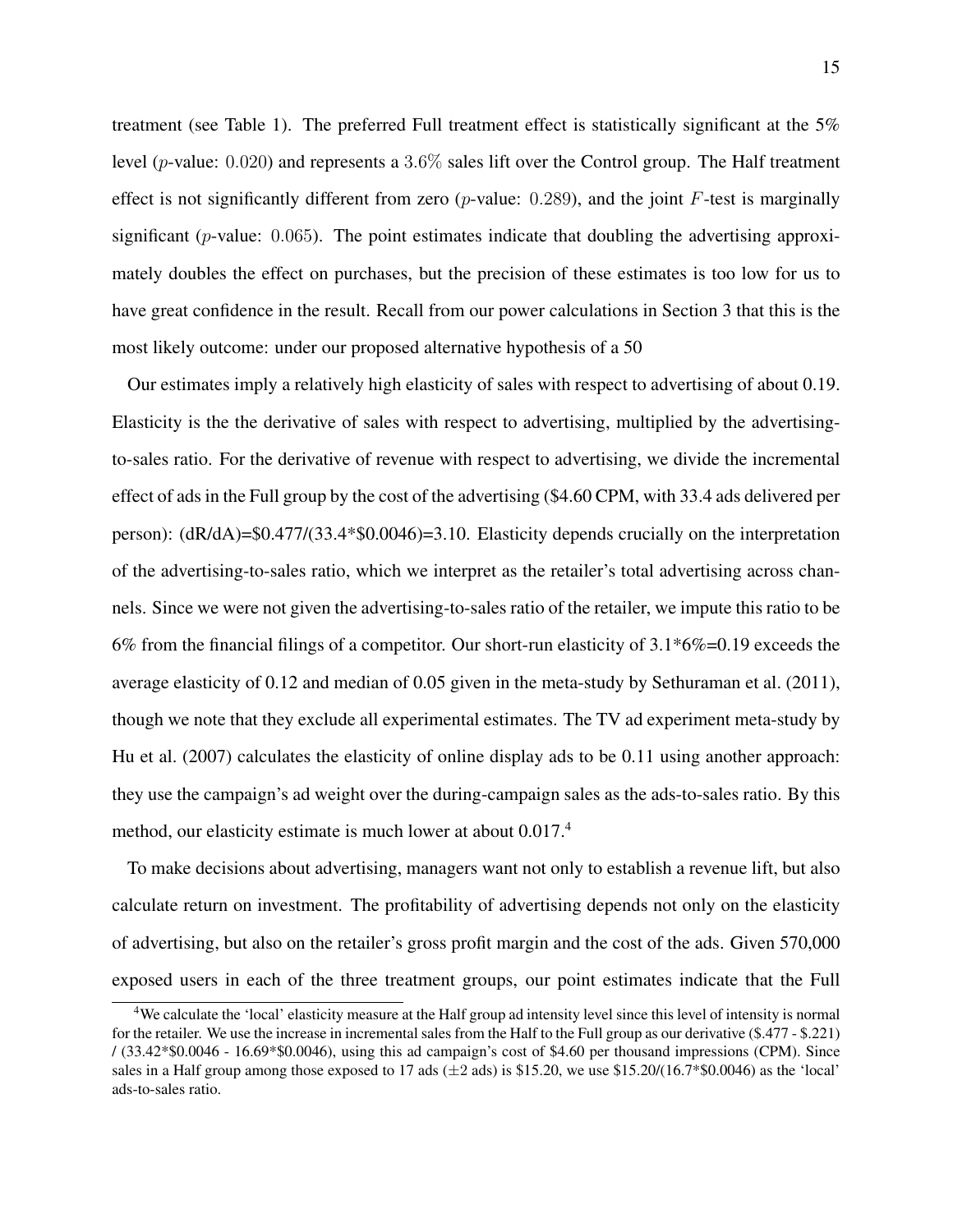campaign increased retail purchases by a dollar value of  $273,000 \pm 229,000$ , while the Half campaign increased purchases by  $$126,000 \pm 234,000$ , using 95% confidence intervals. Compared with costs of about \$88,000 for the Full campaign and \$44,000 for the Half campaign, these point estimates indicate incremental revenues of around three times the cost. We assume a contribution margin of 50% for the retailer's sales.<sup>5</sup> Our point estimates indicate a rate of return of 51% on the advertising dollars spent, but with a 95% confidence interval of [-101%, 204%].

Our short-run sales effect and corresponding rate-of-return estimates are likely conservative, as several factors attenuate the measurement. These factors include: 1) incomplete attribution of sales to a given consumer, 2) mismatching of consumer retail accounts to Yahoo! accounts, 3) loggedin exposures viewed by other household members, and 4) observing purchases for a time period that fails to cover all long-run effects of the advertising. Though short-run effects could outpace the long-run effects due to intertemporal substitution as in Simester et al. (2009), our estimates in Appendix A.2.1 that include sales for the two weeks post-treatment suggest a positive long-run effect.

### 6 Conclusion

This paper provides a helpful case study of an ad experiment for both academics and practitioners, one that may be useful in the classroom. We examine the managerial question: how do I measure the total effect of my online display advertising if most of my sales are offline? A field experiment yields an elegant solution to this problem when combined with CRM sales data. With the results from our large experiment, the retailer has confidence that their ads increased online and in-store sales. Despite the significant sales results and high ad elasticity measure, the confidence region for the profitability of the campaign includes zero. However, the point estimates indicate that the campaign was likely profitable in the short run, and we believe our estimates understate the true sales lift due to several measurement issues that attenuate the result and because our post-campaign

<sup>5</sup>We base this on conversations with retail experts, supplemented with references to similar retailers' financial statements.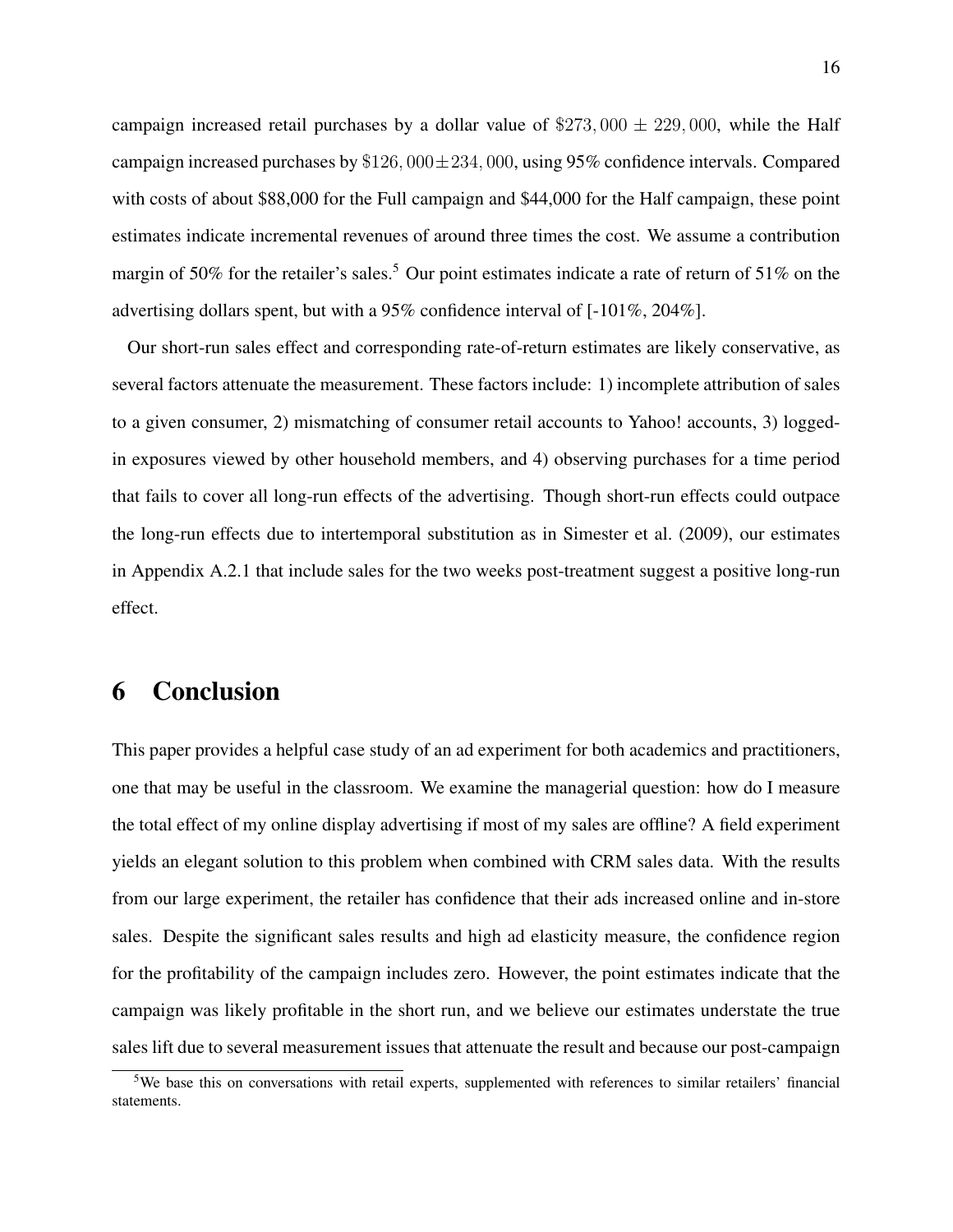estimates indicate that the campaign's benefits might carry over past the end of the measurement period.

This experiment highlights three nuances of the online display ad field experiments. First, this study highlights the limits to what can be learned from large ad experiments and thus the challenge of optimizing advertising. As Lewis and Rao (2015) elaborate, hundreds of millions of subjects may be required to experimentally evaluate a hypothesis positing a 10% profit on ad spending. By their nature, online display ad effect estimates are imprecise and managers should take point estimates with a grain of salt so as not to overreact to either good or bad news.

Second, covariate data serve two important roles in ad field experiments. Covariates improve the precision problem by decreasing the residual variance of the outcome variable. While covariates improved precision here by only 5%, this approach may perform better in settings with frequently purchased goods or in other ad media. In addition, covariates allow the experimentalist to validate the randomization as we do in Section 4, a best practice that is especially important in complex online ad systems.

Third, control ads increase precision — in our case, considerably more than do covariates. By trimming both unexposed users and outcomes prior to exposure, control ads increase the precision of our estimates by  $31\%$ —equivalent to increasing the number of subject by  $71\%$ . Nonetheless, control ads are seldom used because they are expensive and incompatible with cost-per-click (CPC) and cost-per-action (CPA) optimized campaigns. We note that the ghost ad methodology developed by Johnson et al. (2015) resolves these problems and still delivers the precision gains of control ads.

Unbiased field experiments measuring the effectiveness of advertising can contribute both to the science of consumer choice and to the advertising decisions of managers. We look forward to future research including studies that leverage either ghost-ad and intent-to-treat (see e.g. Gordon et al. 2015) experimentation platforms and illuminates how advertising influences consumer choice.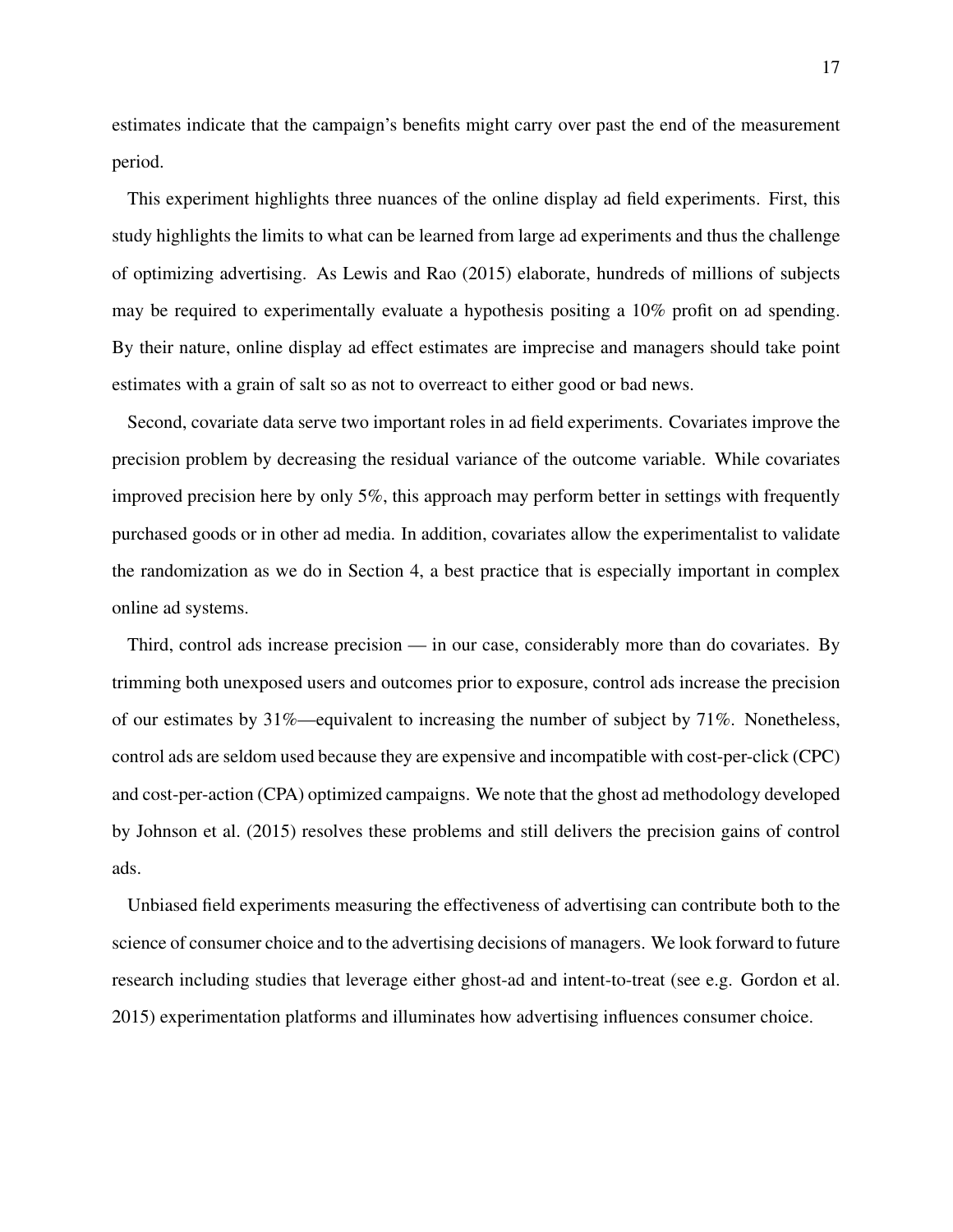# References

- Bakshy, Eytan, Dean Eckles, Rong Yan, and Itamar Rosenn, "Social influence in social advertising: evidence from field experiments," in "Proceedings of the 13th ACM Conference on Electronic Commerce" 2012, pp. 146–161.
- Bart, Yakov, Andrew T Stephen, and Miklos Sarvary, "Which Products Are Best Suited to Mobile Advertising? A Field Study of Mobile Display Advertising Effects on Consumer Attitudes and Intentions," *Journal of Marketing Research*, 2014.
- Blake, Thomas, Chris Nosko, and Steven Tadelis, "Consumer Heterogeneity and Paid Search Effectiveness: A Large-Scale Field Experiment," *Econometrica*, 2015, *83* (1), 155–174.
- Bughin, Jacques and Steven Spittaels, "Advertising as an economic-growth engine," Technical Report, McKinsey & Company March 2012.
- comScore, "2013 U.S. Digital Future in Focus," Technical Report, comScore 2013.
- Datalogix, "Datalogix Announces Facebook Partner Categories for CPG, Retail and Automotive Brands," April 2014.
- Gerber, Alan S and Donald P Green, *Field experiments: Design, analysis, and interpretation*, WW Norton, 2012.
- Goldfarb, A. and C. Tucker, "Online display advertising: Targeting and obtrusiveness," *Marketing Science*, 2011, *30* (3), 389–404.
- Gordon, Brett R., Florian Zettelmeyer, Neha Bhargava, and Dan Chapsky, "A Comparison Of Experimental And Observational Approaches To Advertising Measurement: Evidence from Big Field Experiments at Facebook," 2015.
- Hartmann, Wesley R and Daniel Klapper, "Do superbowl ads affect brand share," Technical Report, SSRN Working Paper 2014.
- Hoban, Paul R. and Randolph E. Bucklin, "Effects of Internet Display Advertising in the Purchase Funnel: Model-Based Insights from a Randomized Field Experiment," *Journal of Marketing Research*, 2015, *52* (3), 375–393.
- Hu, Ye, Leonard M Lodish, and Abba M Krieger, "An analysis of real world TV advertising tests: A 15-year update," *Journal of Advertising Research*, 2007, *47* (3), 341.
- IAB, "IAB Internet Advertising Revenue Report 2013," http://www.iab.net/AdRevenueReport April 2014.
- Johnson, Garrett A, Randall A Lewis, and Elmar I Nubbemeyer, "Ghost Ads: Improving the Economics of Measuring Ad Effectiveness," *Available at SSRN*, 2015.
- Jr, J.O. Eastlack and A.G. Rao, "Advertising experiments at the Campbell Soup company," *Marketing Science*, 1989, pp. 57–71.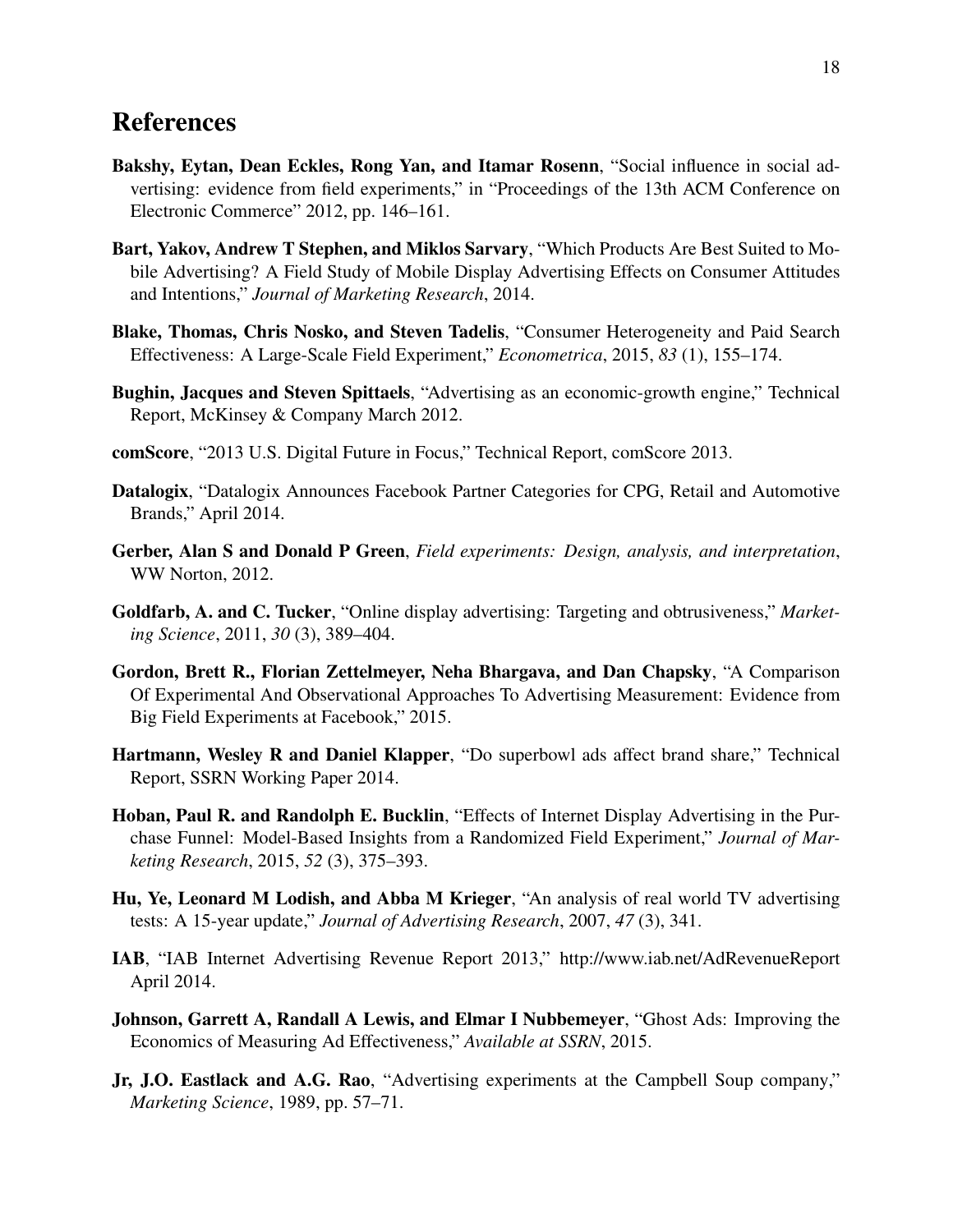- Kalyanam, Kirthi, John McAteer, Jonathan Marek, James Hodges, and Lifeng Lin, "Cross Channel Effects of Search Engine Advertising on Brick and Mortar Retail Sales: Insights from Multiple Large Scale Field Experiments on Google.com," 2015.
- Lambrecht, Anja and Catherine Tucker, "When does retargeting work? Information specificity in online advertising," *Journal of Marketing Research*, 2013, *50* (5), 561–576.
- Lavrakas, Paul J, "An evaluation of methods used to assess the effectiveness of advertising on the internet," *Interactive Advertising Bureau Research Papers*, 2010.
- Lewis, Randall A., "Where's the "Wear-Out?": Online Display Ads and the Impact of Frequency." PhD dissertation, MIT Dept of Economics 2010.
- $-$  and David H. Reiley, "Online ads and offline sales: measuring the effect of retail advertising via a controlled experiment on Yahoo!," *Quantitative Marketing and Economics*, 2014, *12* (3), 235–266.
- $\Box$  and Justin M. Rao, "The Unfavorable Economics of Measuring the Returns to Advertising." *Quarterly Journal of Economics (forthcoming)*, 2015.
- $\ldots$ , and David H. Reiley, "Here, there, and everywhere: correlated online behaviors can lead to overestimates of the effects of advertising," in "Proceedings of the 20th international conference on World wide web" ACM 2011, pp. 157–166.
- Lewis, Randall and Dan Nguyen, "Display advertising's competitive spillovers to consumer search," *Quantitative Marketing and Economics*, 2015, *13* (2), 93–115.
- Lodish, L.M., M. Abraham, S. Kalmenson, J. Livelsberger, B. Lubetkin, B. Richardson, and M.E. Stevens, "How TV advertising works: A meta-analysis of 389 real world split cable TV advertising experiments," *Journal of Marketing Research*, 1995, *32* (2), 125–139.
- Lynn, Kelton, "Twitter Blog: New ways to create and use tailored audiences," 2014.
- Ramaswamy, Sridhar, "Google AdWords Blog: Google brings you closer to your customers in the moments that matter," 2015.
- Sahni, Navdeep, "Advertising Spillovers: Field Experimental Evidence and Implications for Returns from Advertising," January 2015.
- $\overline{\phantom{a}}$ , "Effect of temporal spacing between advertising exposures: evidence from online field experiments," 2015.
- Sethuraman, Raj, Gerard J Tellis, and Richard A Briesch, "How Well Does Advertising Work? Generalizations from Meta-Analysis of Brand Advertising Elasticities.," *Journal of Marketing Research*, 2011, *48* (3), 457 – 471.
- Shapiro, Bradley, "Positive spillovers and free riding in advertising of prescription pharmaceuticals: The case of antidepressants," *Available at SSRN 2477877*, 2015.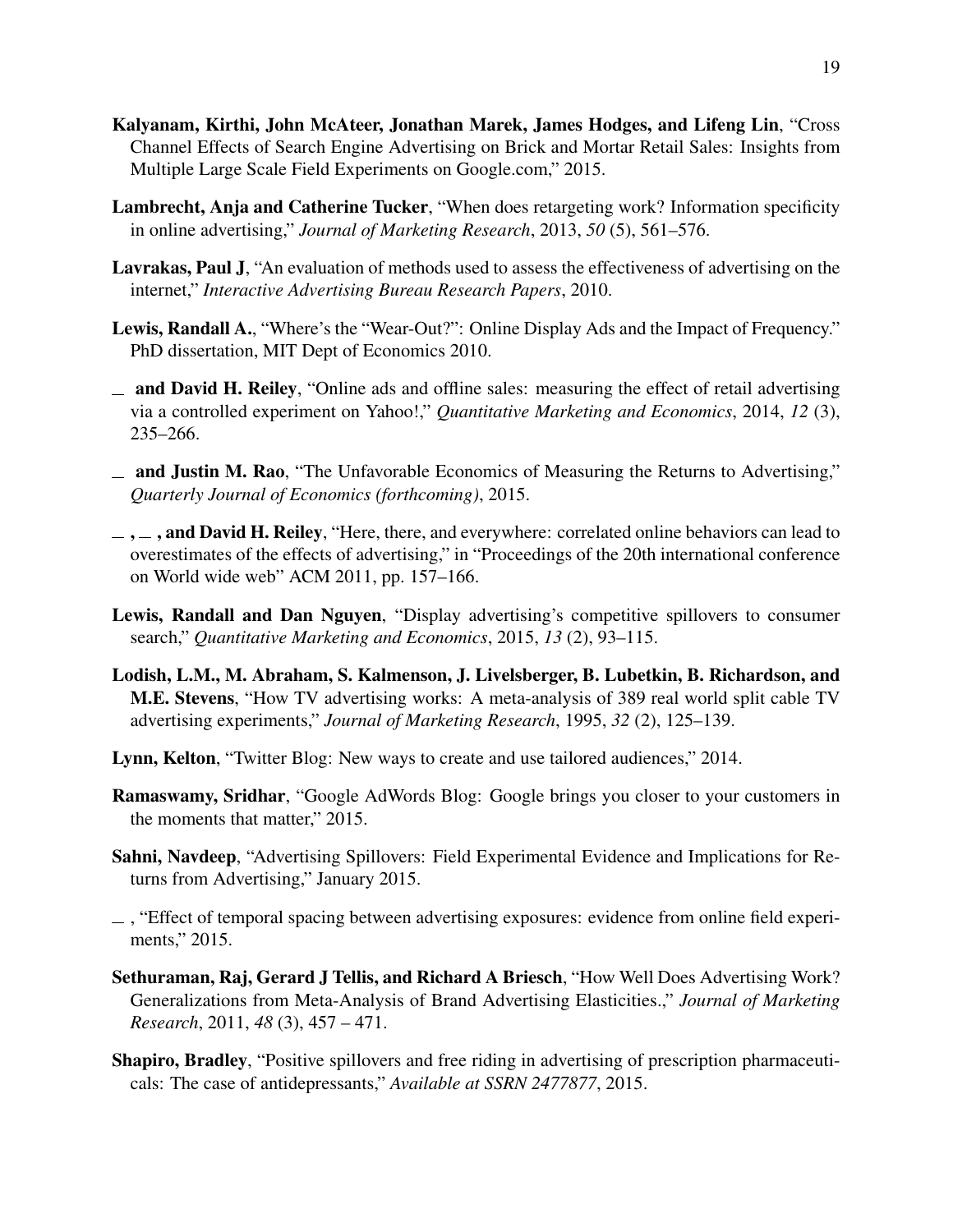- Simester, D., J. Hu, E. Brynjolfsson, and E.T. Anderson, "Dynamics of retail advertising: Evidence from a field experiment," *Economic Inquiry*, 2009, *47* (3), 482–499.
- Sinkinson, Michael and Amanda Starc, "Ask Your Doctor? Direct-to-Consumer Advertising of Pharmaceuticals," 2015.
- Stephens-Davidowitz, Seth, Hal Varian, and Michael D Smith, "Super Returns to Super Bowl Ads?," 2015.
- Yildiz, T. and S. Narayanan, "Star digital: Assessing the effectiveness of display advertising," *Harvard Business Review: Case Study*, March 2013.

### 7 Figures & Tables

| Table 1: Summary Statistics & Experimental Validation |           |                        |           |             |
|-------------------------------------------------------|-----------|------------------------|-----------|-------------|
|                                                       |           | <b>Treatment Group</b> |           |             |
|                                                       | Full      | Half                   | Control   | $p$ -value  |
| Sample size                                           | 1,032,204 | 1,032,074              | 1,032,299 | 0.988       |
| Female (mean)                                         | 68.5%     | 68.5%                  | 68.5%     | 0.794       |
| Age (mean)                                            | 43.6      | 43.6                   | 43.6      | 0.607       |
| Yahoo! page views <sup><math>a</math></sup> (mean)    | 245.8     | 244.4                  | 243.5     | $0.132^{d}$ |
| Pre-Treatment sales (2 years, mean)                   | \$857.74  | \$859.30               | \$855.54  | 0.475       |
| Pre-Treatment sales (2 weeks, mean)                   | \$19.34   | \$19.24                | \$19.10   | 0.517       |
| <b>Treated Subsample</b>                              |           |                        |           |             |
| Exposed sample                                        | 572,574   | 571,222                | 570,908   | 0.254       |
| Yahoo! page views (mean)                              | 412.2     | 411.5                  | 410.1     | 0.108       |
| Ad views (mean)                                       | 33.42     | 33.41                  | 33.66     | 0.164       |
| Ad views (median)                                     | 15        | 15                     | 15        |             |
| Retailer ad views (mean)                              | 33.42     | 16.69                  |           | 0.801       |
| Control ad views (mean)                               |           | 16.72                  | 33.66     | 0.165       |
| Retailer ad click-through rate <sup>b</sup>           | 0.19%     | 0.24%                  |           |             |
| Retailer ad clicker rate <sup>c</sup>                 | 4.91%     | 3.39%                  |           |             |

Notes: Sample includes only those customers who are uniquely matched to a single Yahoo! user identifier. <sup>a</sup>Webpage views on Yahoo! properties during the two weeks of the campaign. <sup>b</sup>The click-through rate is the quotient of total ad clicks and views. <sup>c</sup>The clicker rate is the proportion of users exposed to the ad who click on it.  $d$ Here we include pageviews in the 2 weeks prior to the experiment in the regression to reduce the impact of outliers.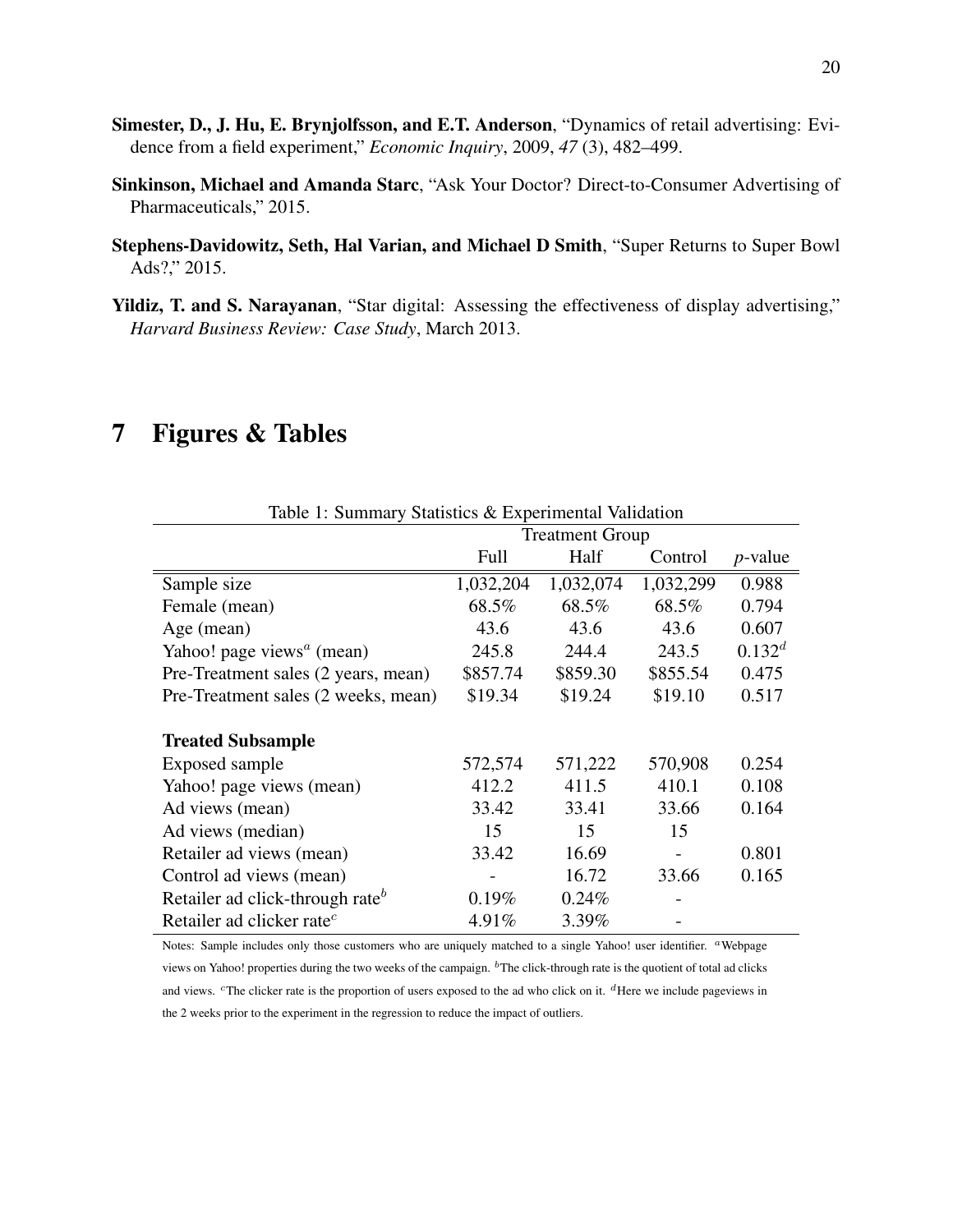|                                                                                                                                                                                               | Table 2: Effect of Advertising on Sales: Refinements in Precision |                                                                                                                |                         |                                                            |                                                 |                      |                      |
|-----------------------------------------------------------------------------------------------------------------------------------------------------------------------------------------------|-------------------------------------------------------------------|----------------------------------------------------------------------------------------------------------------|-------------------------|------------------------------------------------------------|-------------------------------------------------|----------------------|----------------------|
|                                                                                                                                                                                               | $\bigoplus$                                                       | $\widehat{\odot}$                                                                                              | $\widehat{c}$           | $\widehat{\mathcal{A}}$                                    | $\widehat{S}$                                   | $\widehat{\circ}$    | C)                   |
| Subset of Users <sup>a</sup>                                                                                                                                                                  | eryone<br>口                                                       | Treated                                                                                                        | Treated                 | Treated                                                    | Treated                                         | Treated              | Treated              |
| Sales After First Ad Exposure <sup>b</sup>                                                                                                                                                    |                                                                   |                                                                                                                | $\times$                | $\times$                                                   | $\times$                                        | $\mathsf{X}$         | ×                    |
| Full Treatment (\$)                                                                                                                                                                           | $.673**$<br>$\dot{\mathbf{\circ}}$                                | $0.525**$                                                                                                      | $0.559**$               |                                                            | $0.535**$                                       | $0.486***$           | $0.477$ **           |
|                                                                                                                                                                                               | (0.317)                                                           | (0.237)                                                                                                        |                         | $\begin{array}{c} 0.553** \\ (0.217) \\ 0.307 \end{array}$ |                                                 |                      | $(0.204)$<br>$0.221$ |
| Half Treatment (\$)                                                                                                                                                                           | 0.0248                                                            | 0.189                                                                                                          | $\frac{(0.217)}{0.307}$ |                                                            | $\begin{array}{c} (0.213) \\ 0.239 \end{array}$ | $(0.204)$<br>$0.241$ |                      |
|                                                                                                                                                                                               | (0.311)                                                           | (0.235)                                                                                                        | (0.217)                 | (0.217)                                                    | (0.212)                                         | (0.209)              | (0.209)              |
| Constant (\$)                                                                                                                                                                                 | $15.52***$                                                        | $5.53***$                                                                                                      | $3.17***$               |                                                            |                                                 |                      |                      |
|                                                                                                                                                                                               | (0.122)                                                           | (0.166)                                                                                                        | (0.154)                 |                                                            |                                                 |                      |                      |
| Covariates                                                                                                                                                                                    |                                                                   |                                                                                                                |                         |                                                            |                                                 |                      |                      |
| Demographics (126 variables) <sup>c</sup>                                                                                                                                                     |                                                                   |                                                                                                                |                         | ×                                                          | ×                                               | ×                    | ×                    |
| Customer categories $(13 \text{ variables})^d$                                                                                                                                                |                                                                   |                                                                                                                |                         |                                                            | ×                                               | ×                    | ×                    |
| Past sales, 2 years $(54 \text{ variables})^e$                                                                                                                                                |                                                                   |                                                                                                                |                         |                                                            |                                                 | ×                    | ×                    |
| Exposure intensity $(43 \text{ variables})^f$                                                                                                                                                 |                                                                   |                                                                                                                |                         |                                                            |                                                 |                      | ×                    |
| Observations                                                                                                                                                                                  | 3,096,577                                                         | 1,714,704                                                                                                      | 1,714,704               | 1,714,704                                                  | 1,714,704                                       | 1,714,704            | 1,714,704            |
| $R^2$                                                                                                                                                                                         | 0.000                                                             | 0.000                                                                                                          | 0.000                   | 0.001                                                      | 0.042                                           | 0.090                | 0.091                |
| Average effect of Treatment on the Treated estimates.                                                                                                                                         |                                                                   | Dependent variable is sales during the two weeks of the experiment. Robust standard errors in parentheses. *** |                         |                                                            |                                                 |                      |                      |
| p<0.01, ** p<0.05, * p<0.1. "Treated users are those who are exposed to either the retailer or the control ad. <sup>b</sup> Sales after the first ad exposure modifies the outcome            |                                                                   |                                                                                                                |                         |                                                            |                                                 |                      |                      |
| measure to exclude all sales prior to a user's first exposure to either the retailer or control ad. <sup>c</sup> Demographic covariates include individual gender, age, state dummies as      |                                                                   |                                                                                                                |                         |                                                            |                                                 |                      |                      |
| well as the user's tenure as a Yahoo! customer. <sup>4</sup> The retailer customer category covariates include categorical variables for recency of last purchase, customer loyalty, and      |                                                                   |                                                                                                                |                         |                                                            |                                                 |                      |                      |
| lifetime customer spending. <sup>eT</sup> Iwo-year sales of pre-treatment—both online and in-store sales amounts—at the weekly level except for aggregate sales for weeks 9-44 and            |                                                                   |                                                                                                                |                         |                                                            |                                                 |                      |                      |
| 61-104 (54 variables in total). For models that use sales after the first ad exposure as the outcome variable, we include sales from the beginning of the campaign to that                    |                                                                   |                                                                                                                |                         |                                                            |                                                 |                      |                      |
| first exposure. <sup>1</sup> The exposure intensity covariates include fixed effects for the day of the first ad exposure and the number of total exposures (retailer or control) for 1 to 30 |                                                                   |                                                                                                                |                         |                                                            |                                                 |                      |                      |
| separately and a single indicator for >30.                                                                                                                                                    |                                                                   |                                                                                                                |                         |                                                            |                                                 |                      |                      |

21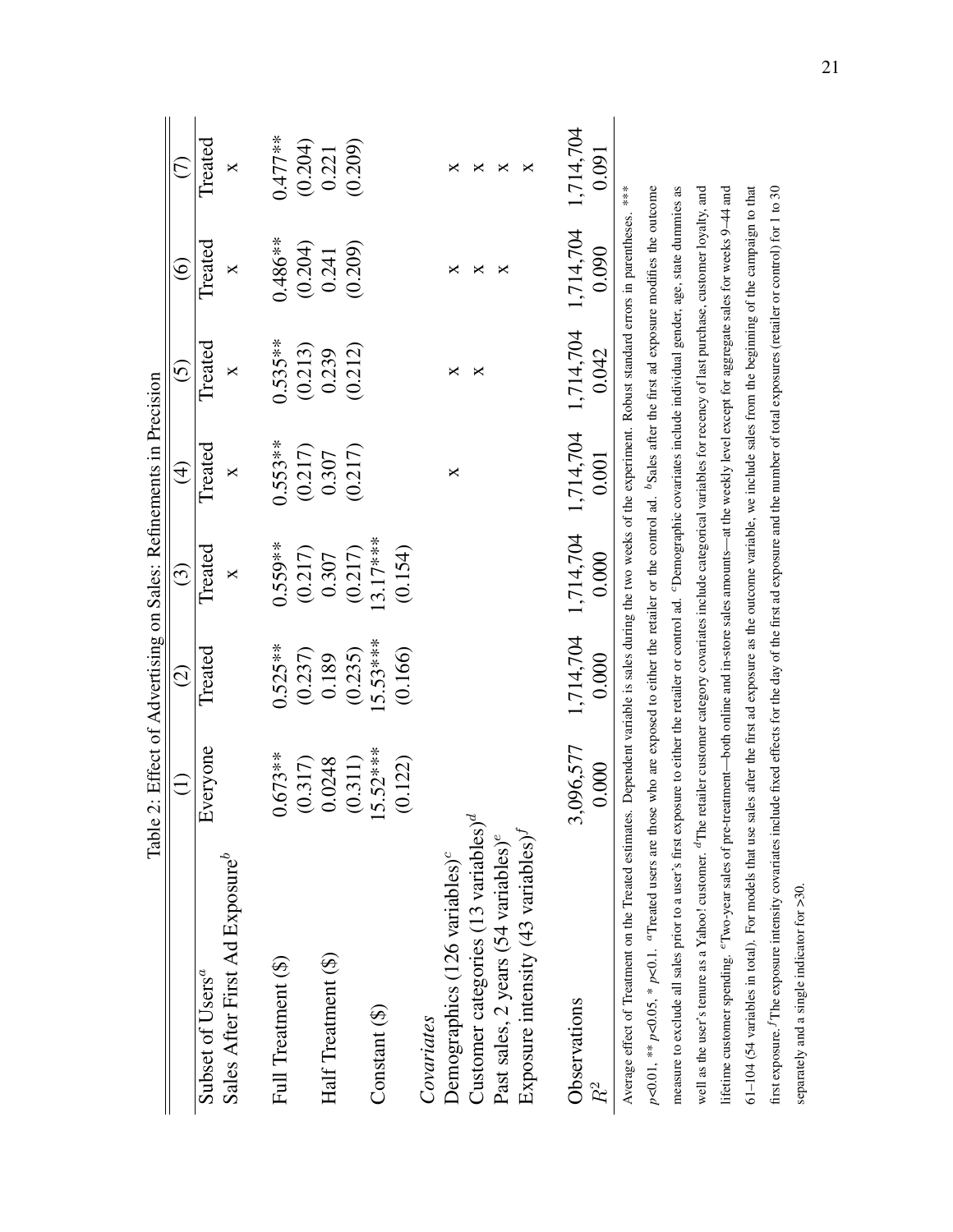Figure 1: Co-Branded Retailer-Designer Example (Experiment Uses neither Target nor Missoni)



Figure 2: Control Ad: Promoting Yahoo! Search

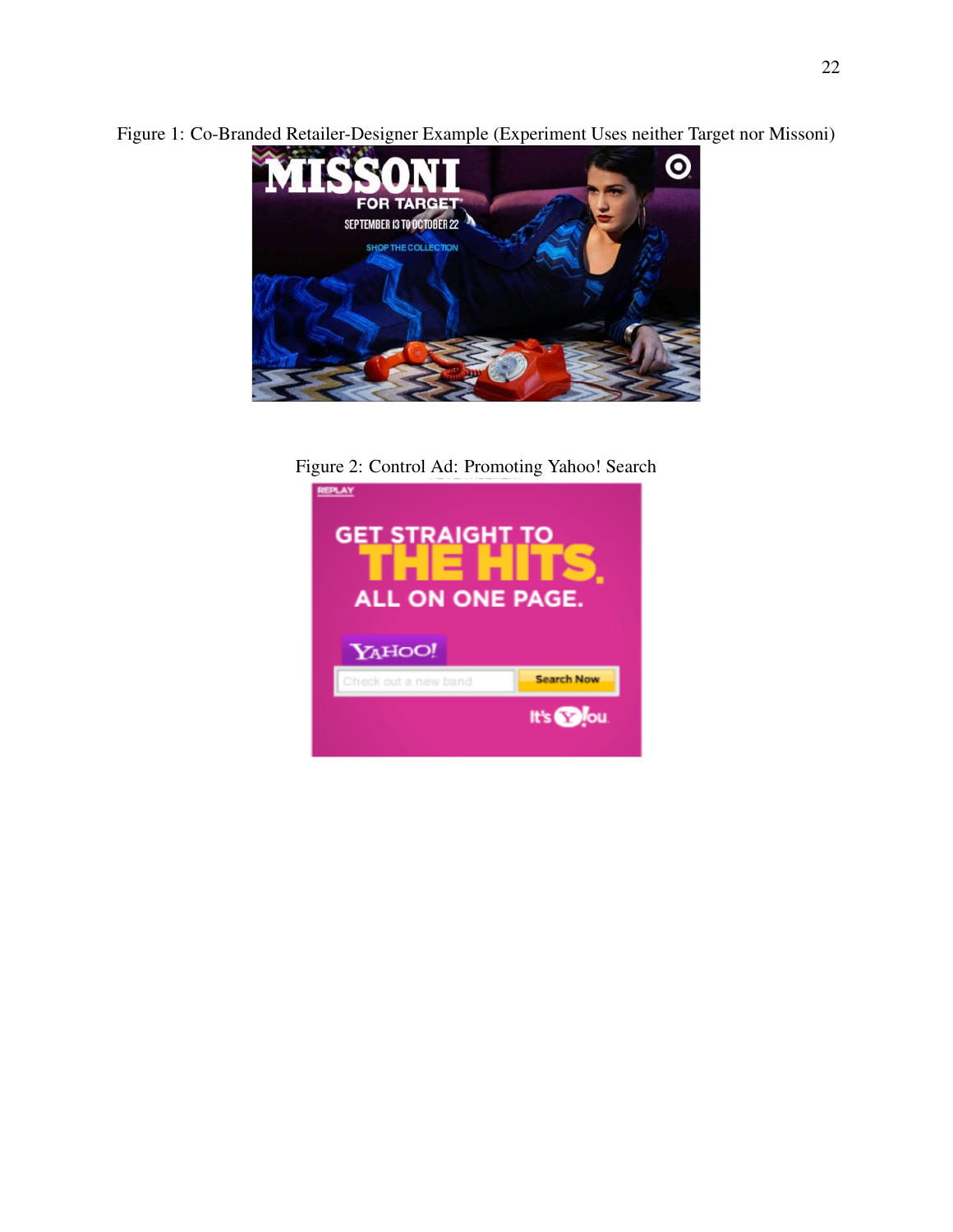

Figure 3: Histogram of Average Weekly Purchases During the Two Years Before the Experiment

Figure 4: Histogram of Total Ad Exposures (Both Retailer and Control Ads)

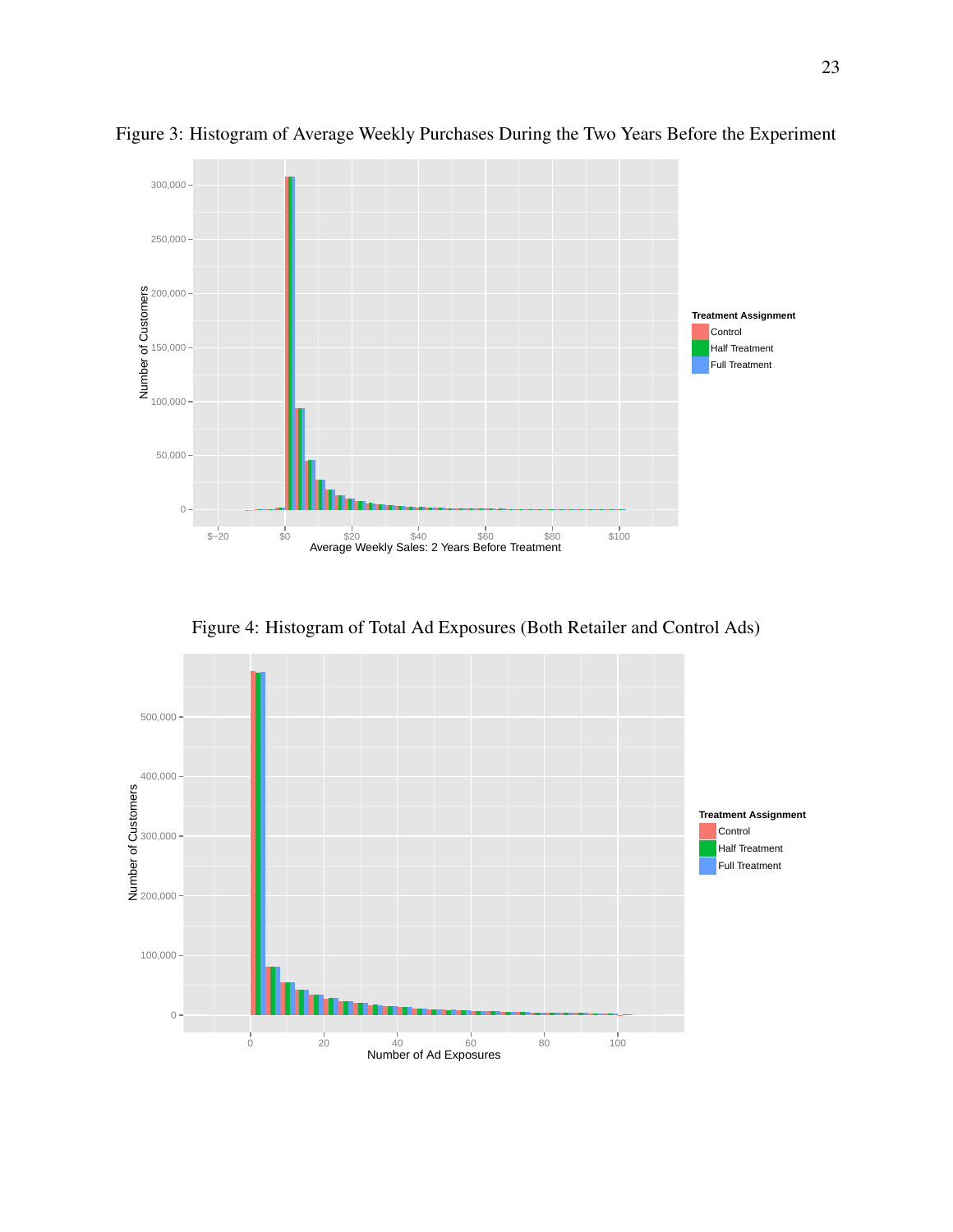### A Online Appendix

#### A.1 Data Remarks

Our experiment resolves many traditional problems in measuring ad effectiveness. First, advertisers typically cannot identify the consumers who see their ads. We address this by restricting our experiment to logged-in, identifiable Yahoo! users. Second, advertisers rarely possess consumerlevel data that links ad exposure to purchases. Our data are rare in that they combine sales data from the retailer—both online and in-store—with ad delivery and demographic data from Yahoo! at the consumer level.

We measure the effect of advertising on the retailer's relevant economic outcome—actual purchases by relying on the retailer's customer-level data. The retailer believes that its data correctly attributes more than 90% of all purchases to individual customers by using all the information that they provide at check-out (credit-card numbers, phone numbers, etc.). We collect purchase data before, during, and after the campaigns.

We improve on the statistical precision of (Lewis and Reiley, 2014) by collecting both more granular sales data and sales data over a longer period of time. First, we obtain daily rather than weekly transactions during the ad campaigns. Daily transaction data allow us to discard purchases that take place prior to a customer's first ad exposure. Since pre-exposure transactions could not be influenced by the advertising, including such transactions in our treatment effect estimates only adds noise. This strategy avoids sample-selection problems, because the control ads identify the corresponding pre-treatment sales in the control group.<sup>6</sup> Second, we obtain a combination of weekly and aggregate consumer purchase data by channel for the two years prior to the experiment.<sup>7</sup> We use the purchase history as covariates in our TOT regressions to reduce the variance of

<sup>&</sup>lt;sup>6</sup>If the ads affect behavior, this could create a selection effect that distorts the composition of the exposed sample or the number of ads delivered. Suppose that consumers are more likely to click on the retailer ad than the control ad. The ad-server may then have fewer opportunities to deliver ads because the people who click on the retailer ad are shopping rather than browsing Yahoo!. The summary statistics in Table 1 suggest, however, that ad exposure and browsing is sufficiently similar across groups that we can dismiss these concerns here.

 $7$ The data include weekly sales for the eight weeks before treatment. To save space, the retailer aggregated weeks 9–44 before treatment into a single variable. We have weekly data for weeks 45–60 before treatment, to capture any similar variation across years during the weeks of the experiment. The data again aggregate weeks 61–104 before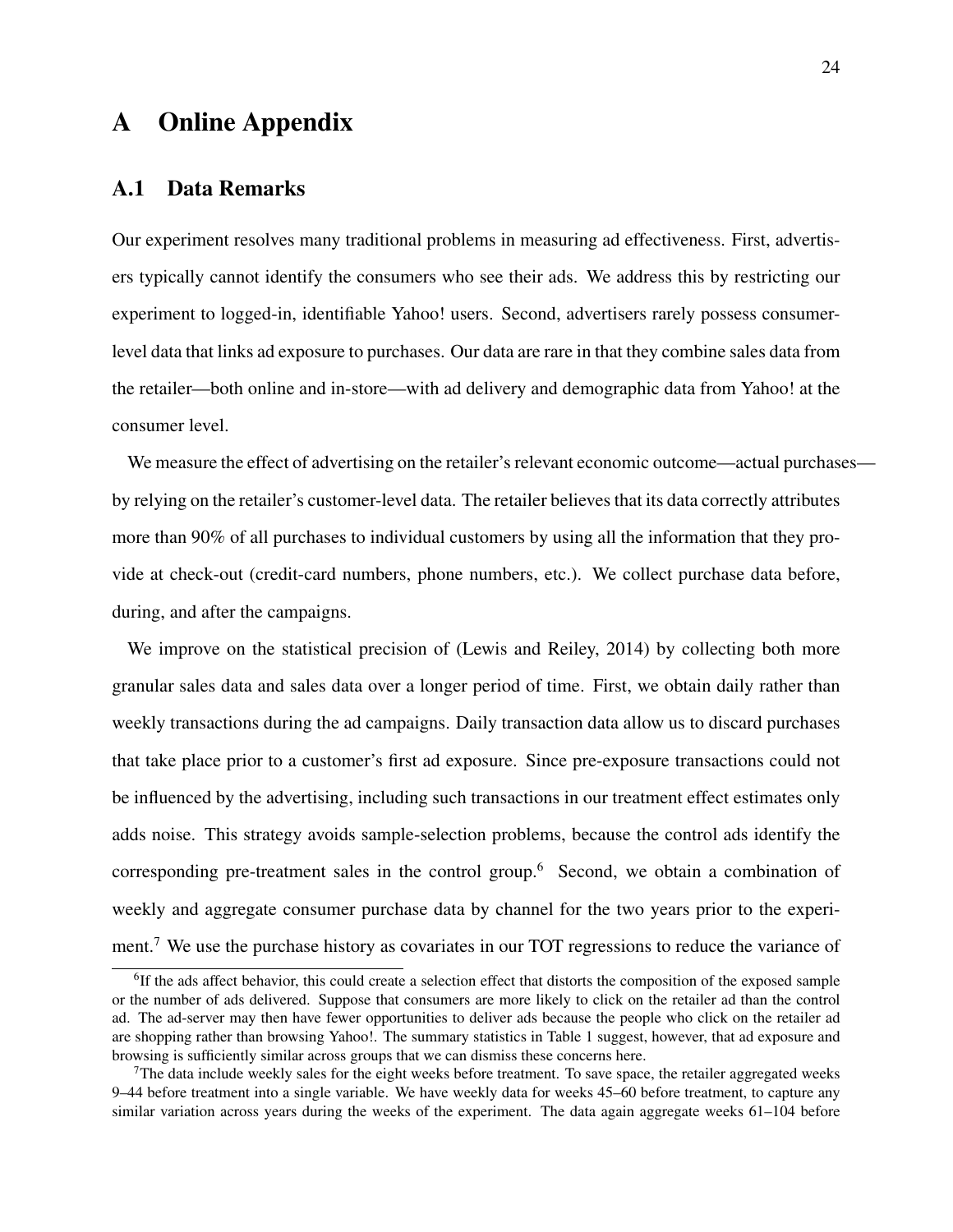our experimental estimates.

We also use demographic data. Yahoo! requests user gender, age, and state at sign-up. A thirdparty data partner provided household income in five coarse strata.

Due to an unanticipated problem in randomly assigning treatment to multiple matched consumers, we exclude almost 170,000 users from our analysis. In particular, the third-party data collection firm joined 3,443,624 unique retailer identifiers with 3,263,875 unique Yahoo! identifiers; as a result, tens of thousands of Yahoo! identifiers were matched with multiple retail identifiers. The third party performed the experimental randomization on the retailer identifiers, but provided Yahoo! with only separate lists of Yahoo! identifiers for each treatment group to book the campaigns. Some multiple matched Yahoo! users were therefore accidentally booked into multiple treatment groups, which contaminated the experiment. To avoid this contamination, we discard all the Yahoo! identifiers who are matched with multiple retailer identifiers.<sup>8</sup> Fortunately, the treatment-group assignment is random, so the omitted consumers do not bias the experimental estimates. The remaining 3,096,577 uniquely matched Yahoo! users represent our experimental subjects. We acknowledge that our results only reflect 93% of exposed users.

Finally, we do not attempt to drop users with unusual browsing intensities. The maximum number of ad views in the experiment is 23,281, which we suspect is caused by automated software (i.e., a 'bot') running on that user's computer since the figure implies about 10,000 daily webpage visits. Though ads do not influence bots, we keep these observations in our analysis both because the appropriate cutoff is not obvious and because the upper tail of the distribution is small.

treatment into a single variable. Our data distinguishes between online and in-store sales throughout.

<sup>&</sup>lt;sup>8</sup>We also perform the analysis on all uncontaminated customers assigned to a single group (results available from the authors upon request). We weight these customers to ensure the results represent the intended campaign audience. The re-weighting scheme increases the weight on multiple match consumers assigned to a single treatment. For example, a customer with three retailer identifiers who is assigned exclusively to the Full group receives a weight of nine in the regression, because uncontaminated customers represent three out of 27 possible combinations of triple treatment assignments. The results are qualitatively similar to those presented here, but statistically less precise. The weighted estimator has higher variance because the overweighted customers have higher variance in their purchases. For expositional clarity and statistical precision, we opt to discard multiple matched consumers here. Note that our point estimates of ad effectiveness are generally higher in the weighted analysis, so our preferred set of estimates are more conservative.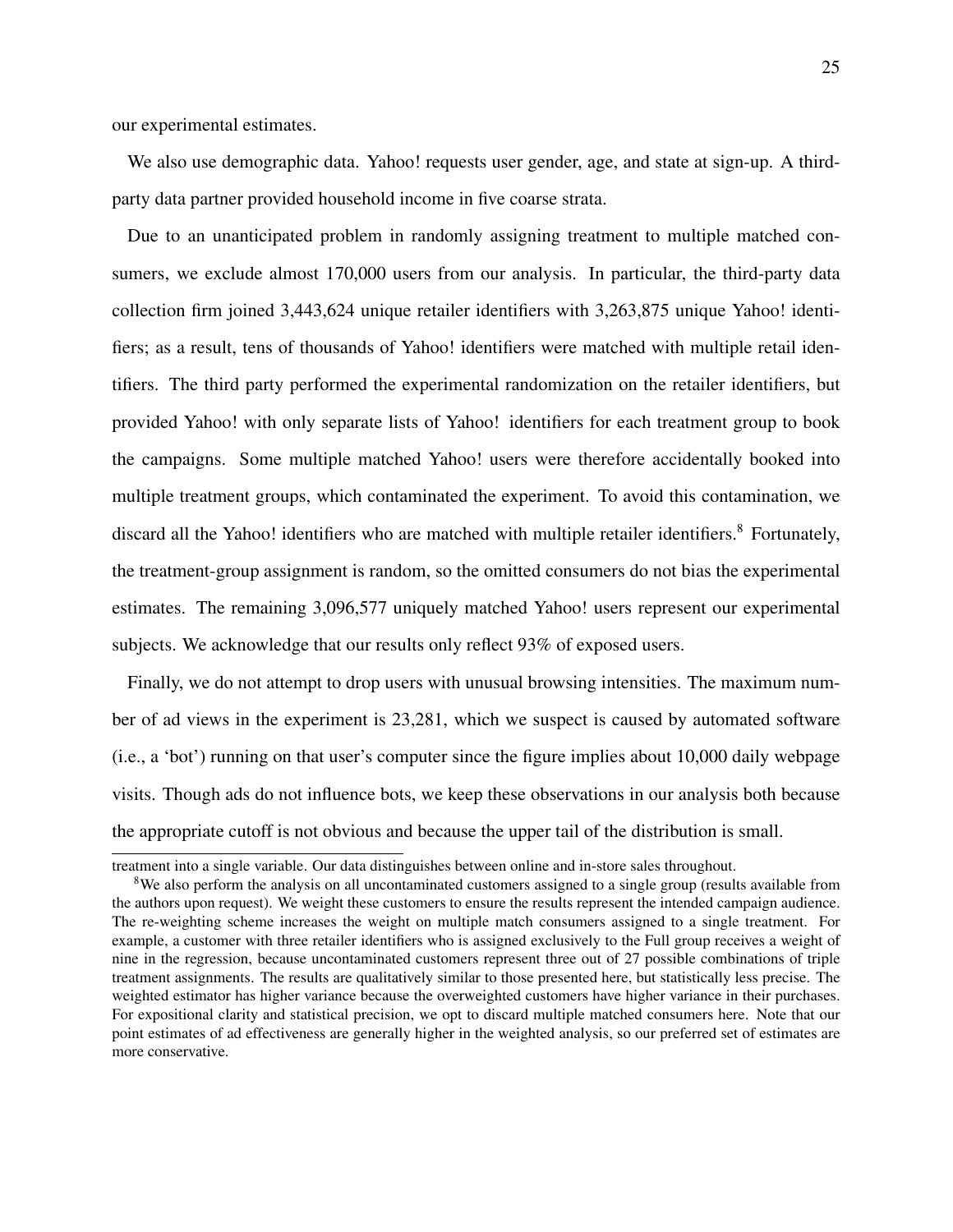#### A.2 Channel, Campaign, Post-Campaign, & Shopping Trips Results

In this subsection, we collect results that decompose the ad effect by campaign, sales channel, shopping trips versus basket size and more. We use our preferred estimator from Section 5 throughout. This means that the regression model includes our full set of covariates and the outcome variable only includes purchases that take place after a consumer's first ad exposure.

#### A.2.1 Individual Campaign and Post-Campaign Impact

Table 3 considers the effect of advertising for both retailer ad campaigns individually and includes sales after the campaigns concluded.

The first two columns of Table 3 separately examine the two campaigns in the experiment. The two week-long campaigns are co-branded advertising that feature different clothing line brands. The point estimates for both treatment groups indicate that Campaign 2 is about three times more effective than Campaign 1, though the estimates from the two campaigns are not statistically distinguishable. Only the Full group during Campaign 2 demonstrates a statistically significant ad effect  $(p$ -value=0.012). Some of Campaign 2's success may be due to the lingering impact of Campaign 1, but we cannot test this hypothesis because we did not randomize treatment independently between campaigns.

The third column of Table 3 considers the lingering impact of advertising after the campaign concluded. To evaluate this, we use sales data from the two weeks after the campaign ended (the only post-campaign data available) and the total sales impact during and after the campaign. The point estimates for the Full and Half treatment groups indicate that the total campaign impact is respectively 10% and 64% larger when we include sales after the campaign. The total ad impact is marginally statistically significant for the Full group:  $$0.525$  for the Full group (p-value=0.089) and \$0.363 for the Half group ( $p$ -value=0.245). Note that the standard errors are higher than in our two-week estimates in Table 2, because the additional sales data increase the variance of the outcome variable. Since this increases the noise in our estimates more than the underlying signal, we treat these positive point estimates as suggestive of lingering effects.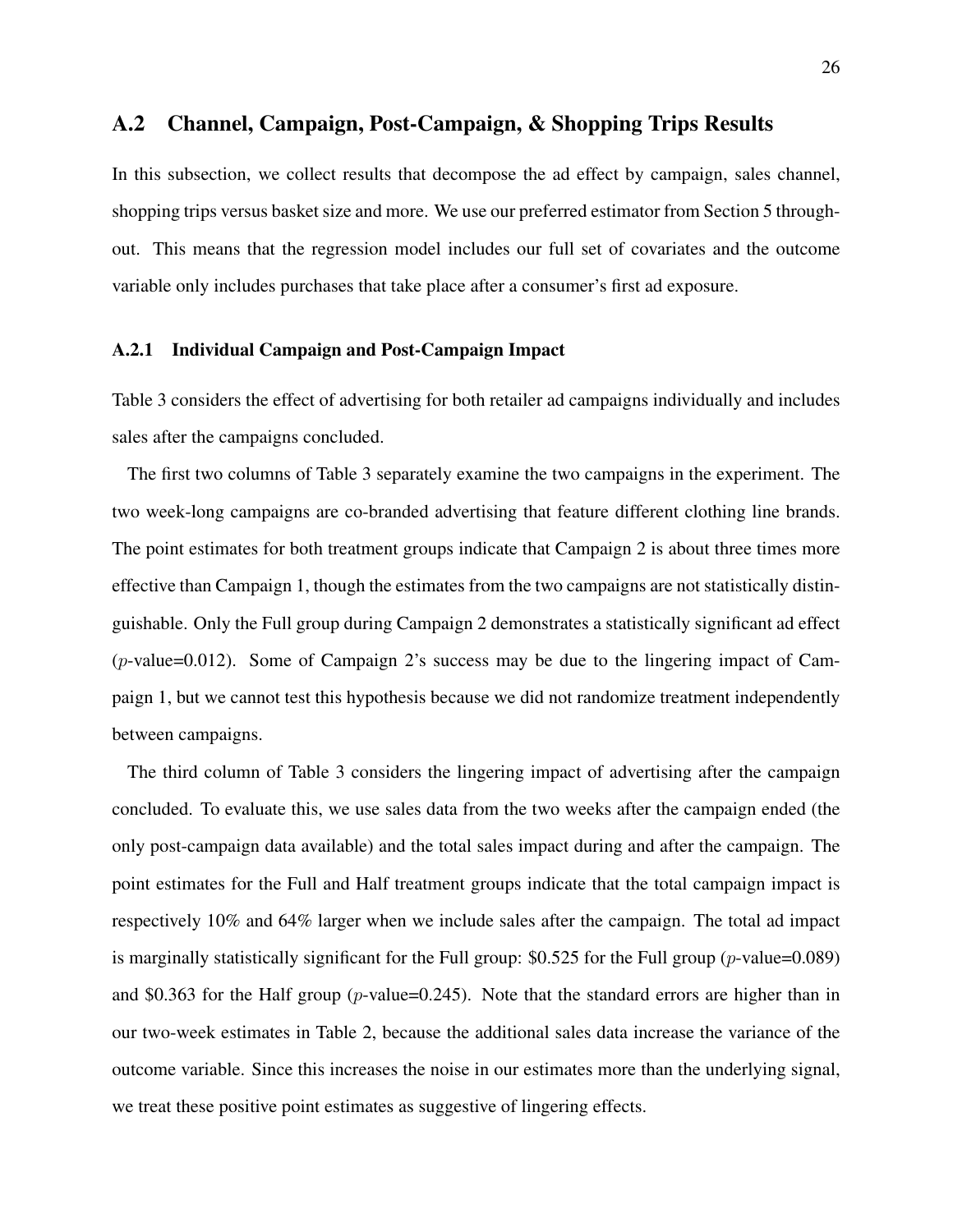These longer-term estimates allay somewhat the concern that the ad effect only reflects intertemporal substitution by consumers. If the ads simply cause consumers to make their intended future purchases in the present, then the short-run estimates will overstate the impact of advertising. In contrast, Simester et al. (2009) find evidence that short-run ad effects are due to intertemporal substitution among a catalog retailer's established customers. In an earlier experiment with the same retailer, Lewis and Reiley (2014) found a significant impact in the week after a two-week campaign and found suggestive evidence of an impact many weeks after this campaign.

#### A.2.2 Sales Channel: Online Versus In-Store

Table 4 decomposes the treatment effect into online versus in-store sales. The point estimate of the impact on in-store sales is \$0.323 for the Full treatment group, which represents 68% of the total impact of \$0.477 on sales repeated in column (1). The Half treatment group is similar as in-store sales represent 84% of the total treatment effect. These figures resemble the finding in the Lewis and Reiley (2014) experiment with the same retailer that found that in-store sales represented 85% of the total treatment effect.

We expect that online advertising complements the online sales channel: the consumer receives the ads when their opportunity cost of online shopping is lowest. Indeed, we find that—among control group members during the experiment—online sales are 11.5% higher among exposed users. Our Full group estimates suggest online sales increase by 6.8% over the Control group but in-store sales increase by only 3.0%. The proportional lift in the Half group is about the same: 1.6% for online sales and 1.7% for in-store sales.

#### A.2.3 Probability of Purchase Versus Basket Size

Marketers often decompose the effect of ads on sales into increasing the probability of purchase and buying more per shopping trip. We examine the experimental differences in probability of purchase, the number of shopping trips, and the 'basket size' or purchase amount conditional on a transaction. We present the basket size results as descriptive since we cannot separately identify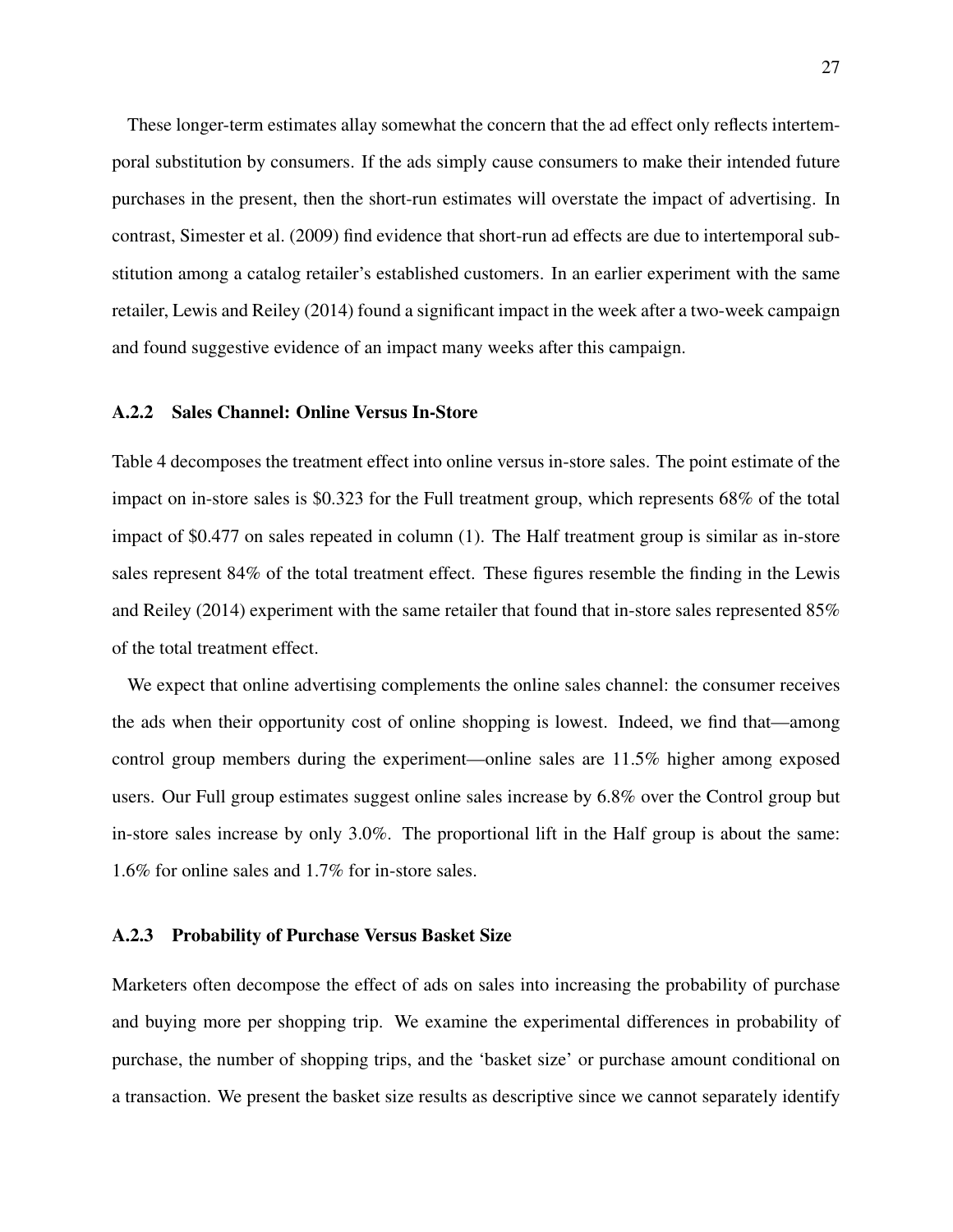the basket size of marginal consumers (those for whom ad exposure caused them to make one or more purchases instead of zero) from those who would have made at least one purchase anyway. To examine the impact on shopping trips, we construct a variable equal to the number of days in which a consumer made a transaction during the campaign period.<sup>9</sup> We define this separately for online and in-store transactions and also sum these to get our measure of shopping trips as total transaction channel-days. For those customers who made at least one transaction in the twocampaign weeks, the mean number of channel-day transactions is 1.46.

Table 5 illustrates our results. The first column restates our original results for total sales. The second column presents results of a linear-probability regression for a transaction indicator dummy variable. The probability of a transaction increases with advertising by 0.43% (s.e. 0.46%) for the Full treatment group and by 0.47% (s.e. 0.46%) for the Half treatment group, relative to a baseline purchase amount of 7.7% for all treated consumers in the sample, though the increases are not statistically significant.<sup>10</sup>

Table 5's column (3) examines the impact on basket size. It restricts the sample to those 7.7% of consumers who made a transaction. The estimates suggest that the advertising increases the mean basket size by \$3.82 for the Full treatment group and \$1.27 for the Half treatment group, though neither of these coefficients are statistically significant. Relative to a baseline mean basket size of \$171, these represent percentage increases of 2.24% and 0.74% respectively.

Table 5's column (4) shows the impact of ads on shopping trips. The Full treatment produces 0.0020 additional trips (*p*=0.013) and the Half treatment produces 0.0011 additional trips (*p*=0.14) per person. These point estimates represent 1,092 incremental transactions in the Full group and 640 in the Half group. The additional columns of the table show that the effects are larger for in-store ( $p < 0.1$ ) than for online sales ( $p < 0.01$ ). Because the mean number of channel-day transactions per person is 0.112, the Full treatment effect represents a 1.8% increase in total transactions. This represents half of the 3.6% total treatment effect on sales. In contrast, Lewis and

<sup>&</sup>lt;sup>9</sup>We define a transaction to be a net positive sale or negative return.

<sup>&</sup>lt;sup>10</sup>This may surprise some readers who expect the statistical power problem in advertising to improve if we move from noisy sales data to a transaction indicator variable. Here, we see that the signal (0.0043 increase in transaction probability) is still two orders of magnitude smaller than the noise in transaction probability (s.d. 0.26).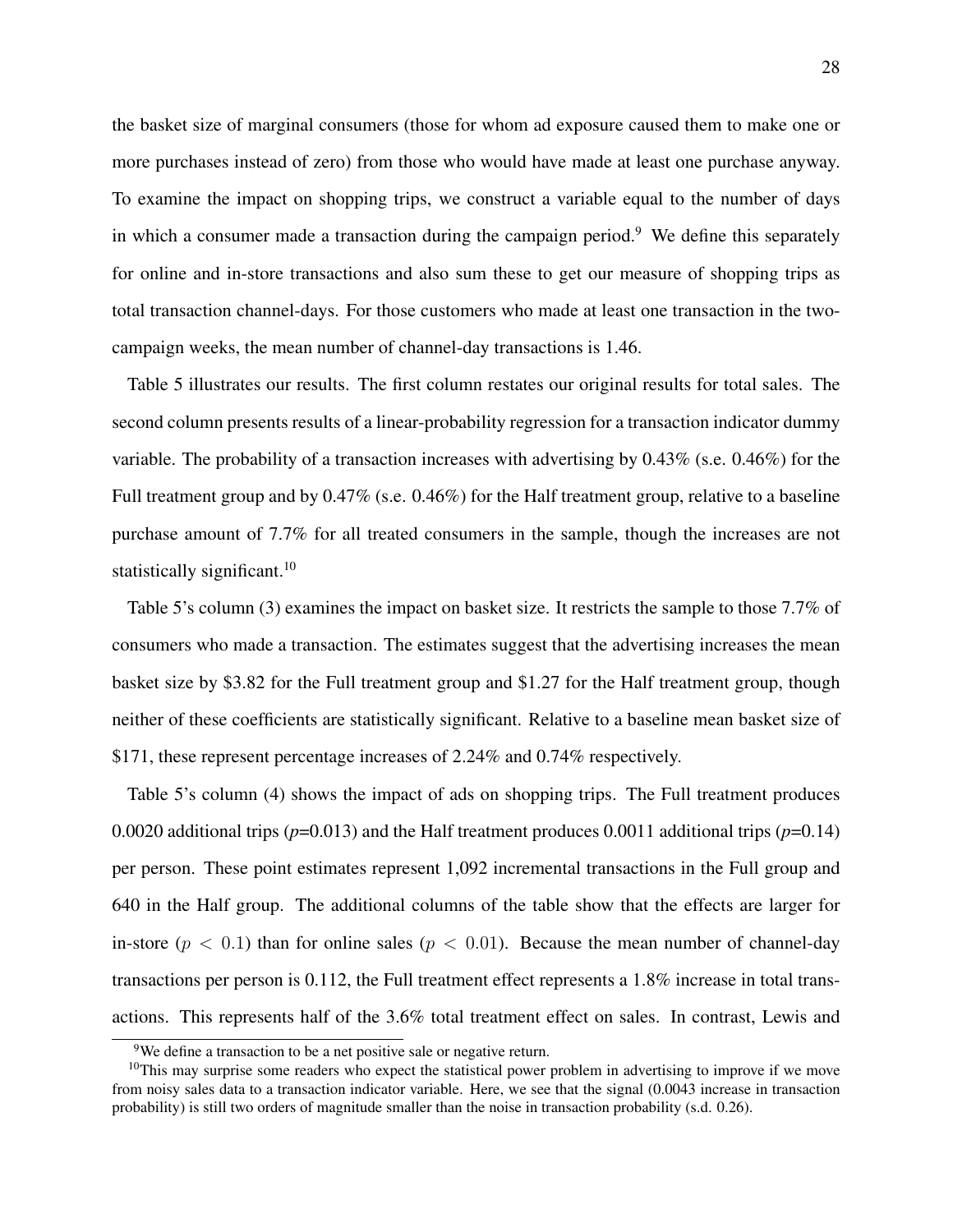Reiley (2014) found that increased probability of purchase represents only around one-quarter of the total effect on purchases. However, their data only allows them to examine the impact on the probability of any transaction during the campaign and misses the potential role of multiple shopping trips in the ad effect.

#### A.2.4 Difference-in-Differences and Observational Estimates

In Table 6, we compare the experimental treatment estimates with simple cross-sectional observational estimates and with observational estimates using the difference-in-differences approach from Lewis and Reiley (2014). In Table 6, we include average treatment-effect-on-the-treated estimates as a baseline. Since we are looking at observational approaches, we give estimates without including controls and without trimming pre-exposure outcomes—equivalent to Table 2, column (2). To better gauge the performance of the alternative estimators, Table 6 shows evidence for the effect of ads on total sales, in-store sales, online sales, and probability of purchase.

We first examine the biased cross-sectional estimates that we would get from observational data in the absence of an experiment. Table 6 provides cross-sectional observational estimates that difference treated users from the Full or Half treatment group with untreated users from the same group. For the total sales estimates, the cross-sectional observational point estimates are within a standard error of the experimental estimates. Closer inspection reveals this coincidence is mere luck and not generalizable, because five of the eight cross-sectional observational estimates in Table 6 exhibit significant biases.<sup>11</sup> The online sales observational estimates are much higher for both the Full (\$0.512 vs. \$0.197) and Half groups (\$0.290 vs. \$0.061). The greater estimate could be an due to activity bias (Lewis et al., 2011), where online behaviours—e.g., browsing on Yahoo! and purchasing online at the retailer—are correlated among users. The in-store sales crosssectional estimate is lower for the Full group (\$-0.160 vs \$0.328), but about the same for the Half group (\$0.114 vs. \$0.127). The cross-sectional estimates for the probability of transaction lift are an order of magnitude larger than the experimental estimates. Collectively, this adds to evidence

 $11$ We test this formally by seeking to reject the hypothesis that the average outcomes among the untreated users in a treatment group the same as treated users in the Control group. Results are available from the authors by request.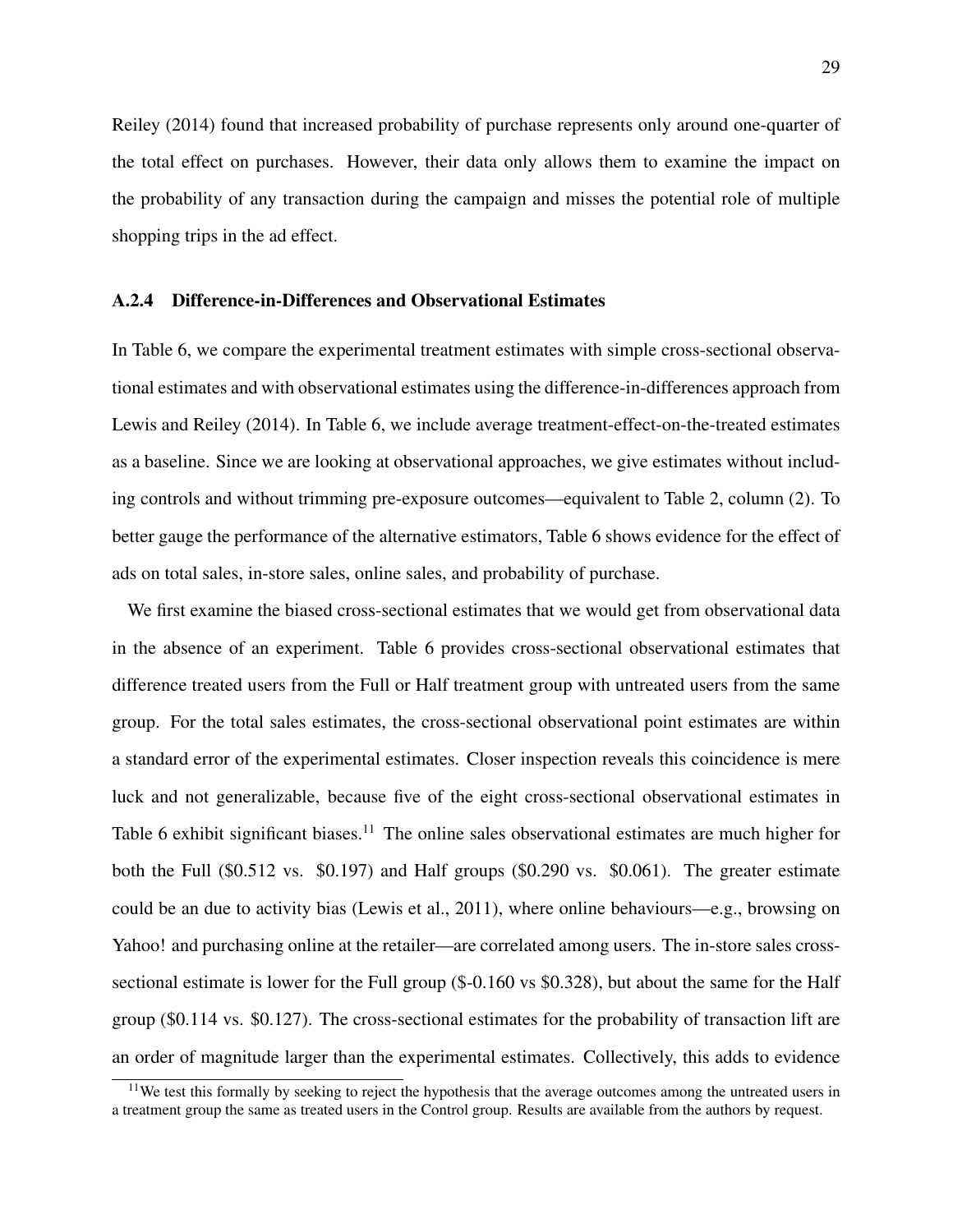from experimental studies that naive observational estimates exhibit biases (Gordon et al., 2015; Hoban and Bucklin, 2015; Lewis et al., 2011; Lewis and Reiley, 2014).

For our difference-in-differences estimates we use the same model as Lewis and Reiley (2014). That is, our outcome variable first-differences the outcome during the two week campaign and the outcome two weeks before the campaign. The regression then includes a term for treated users in the Full group and treated users in the Half group that takes a second difference between these groups and the untreated group of users drawn from the Full and Half groups and the entire Control group. Recall that Lewis and Reiley (2014) did not have control ads to distinguish the treated in the Control group, so used the difference-in-differences parallel-trends assumption to improve the precision of their estimates over Intent-to-Treat estimates. Table 6 shows that our difference-indifferences estimates line-up with our experimental differences estimates and the two estimates are within about a standard error of each other throughout. (However, we note that this DID estimator, used as the preferred estimator by Lewis and Reiley (2014), benefits from the exogenous variation created by the experiment. A fully observational study would have no exogenous variation available, and would instead rely fully on the endogenous variation between treated and untreated users.) With the exception of the online sales results, we find that the difference-in-differences lift point estimates are higher than their experimental counterparts.

In non-experimental settings, the difference-in-differences assumption of parallel trends between the treated and untreated cannot be verified. However, this assumption can be tested with an experimental control group. In our case, control ads allow us to directly compare the trends between the untreated in all three treatment groups with the treated users in the Control group. These tests reveal no significant differences in trends for any of the four outcome variables.<sup>12</sup> Without control ads, Lewis and Reiley (2014) still have a weaker test of the parallel trends assumption in which they compare the trends in the untreated Treatment group users with the entire Control group; they also can not reject that the trends are identical. Table 6's results may increase confidence in the difference-in-differences results in Lewis and Reiley (2014), but the results do not imply

 $12$ For total sales, this difference is \$0.256 (s.e. 0.290). For the remaining outcomes, the differences are respectively \$0.236 (0.254), \$0.020 (0.093) and -\$0.00013 (0.00053).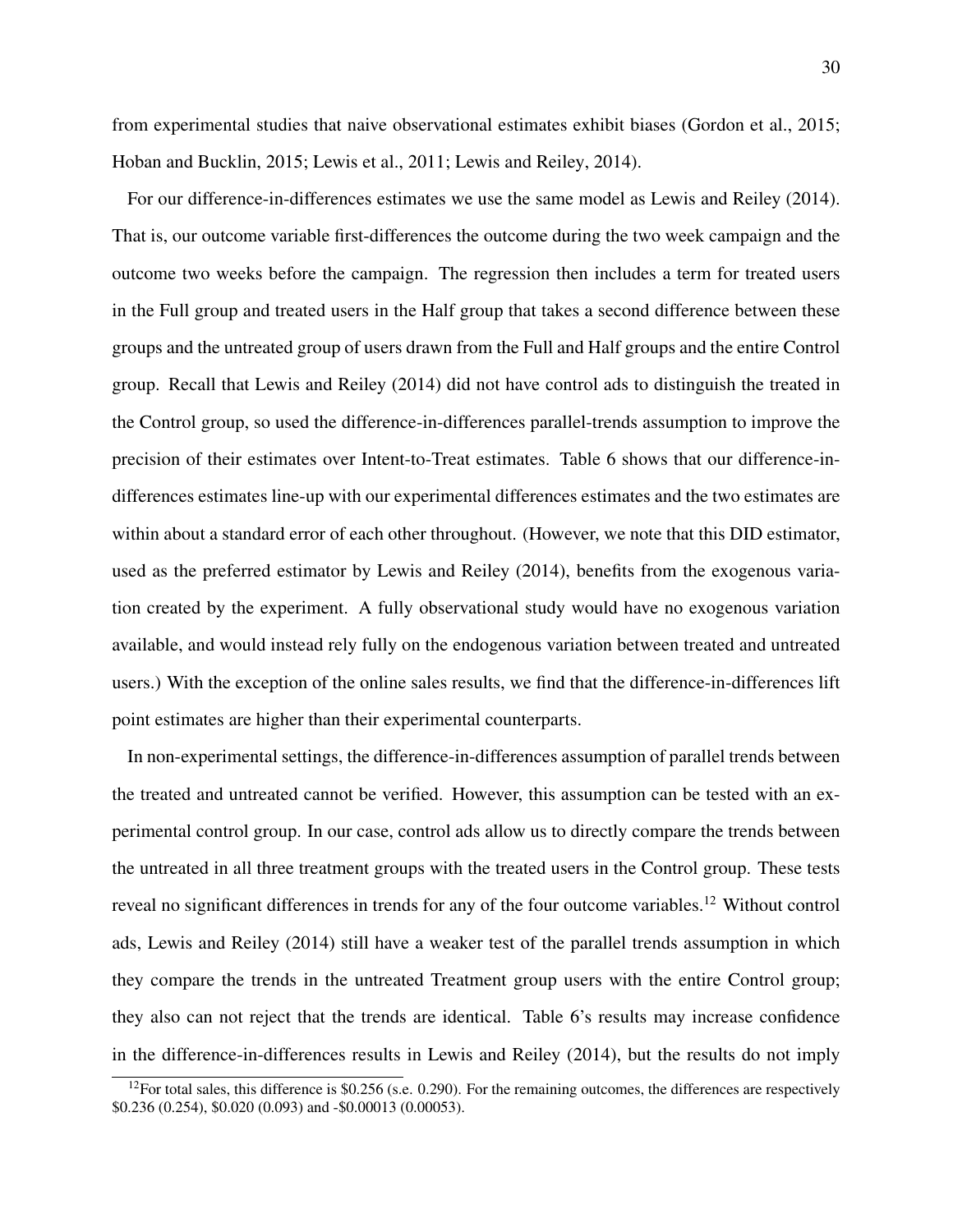| racio et Enforce et alle fratterability Danily and finite through |              |               |                                                |
|-------------------------------------------------------------------|--------------|---------------|------------------------------------------------|
|                                                                   |              | (2)           | (3)                                            |
| Timeframe                                                         | Campaign     | Campaign<br>2 | During & After<br>Campaigns<br>Total (4 weeks) |
| Subset of Users <sup>a</sup>                                      | Treated      | Treated       | Treated                                        |
| Sales After First Ad Exposure <sup>b</sup>                        | X            | X             | X                                              |
| Full Treatment (\$)                                               | 0.116        | $0.382**$     | $0.525*$                                       |
|                                                                   | (0.144)      | (0.153)       | (0.309)                                        |
| Half Treatment (\$)                                               | 0.059        | 0.156         | 0.363                                          |
|                                                                   | (0.141)      | (0.155)       | (0.312)                                        |
| Covariates: Full Set <sup>c</sup>                                 | $\mathbf{x}$ | $\mathbf{X}$  | X                                              |
| <b>Observations</b>                                               | 1,496,392    | 1,509,737     | 1,714,704                                      |
| $R^2$                                                             | 0.058        | 0.056         | 0.170                                          |

Table 3: Effects of the Advertising During and After the Campaign

Average effect of Treatment on the Treated estimates. Dependent variable is sales during (or after) the two weeks of the experiment. Robust standard errors in parentheses. \*\*\* *p*<0.01, \*\* *p*<0.05, \* *p*<0.1. <sup>a</sup>Treated users are those who are exposed to either the retailer or the control ad. <sup>b</sup>Sales after the first ad exposure modifies the outcome measure to exclude all sales prior to a user's first exposure to either the retailer or control ad. <sup>c</sup>Includes demographics, customer categories, two-year of past sales, and exposure intensity (see Table 2 for details).

that the difference-in-differences assumption is valid in their setting. In both cases, these tests are somewhat weak given the imprecise means of the outcome variable.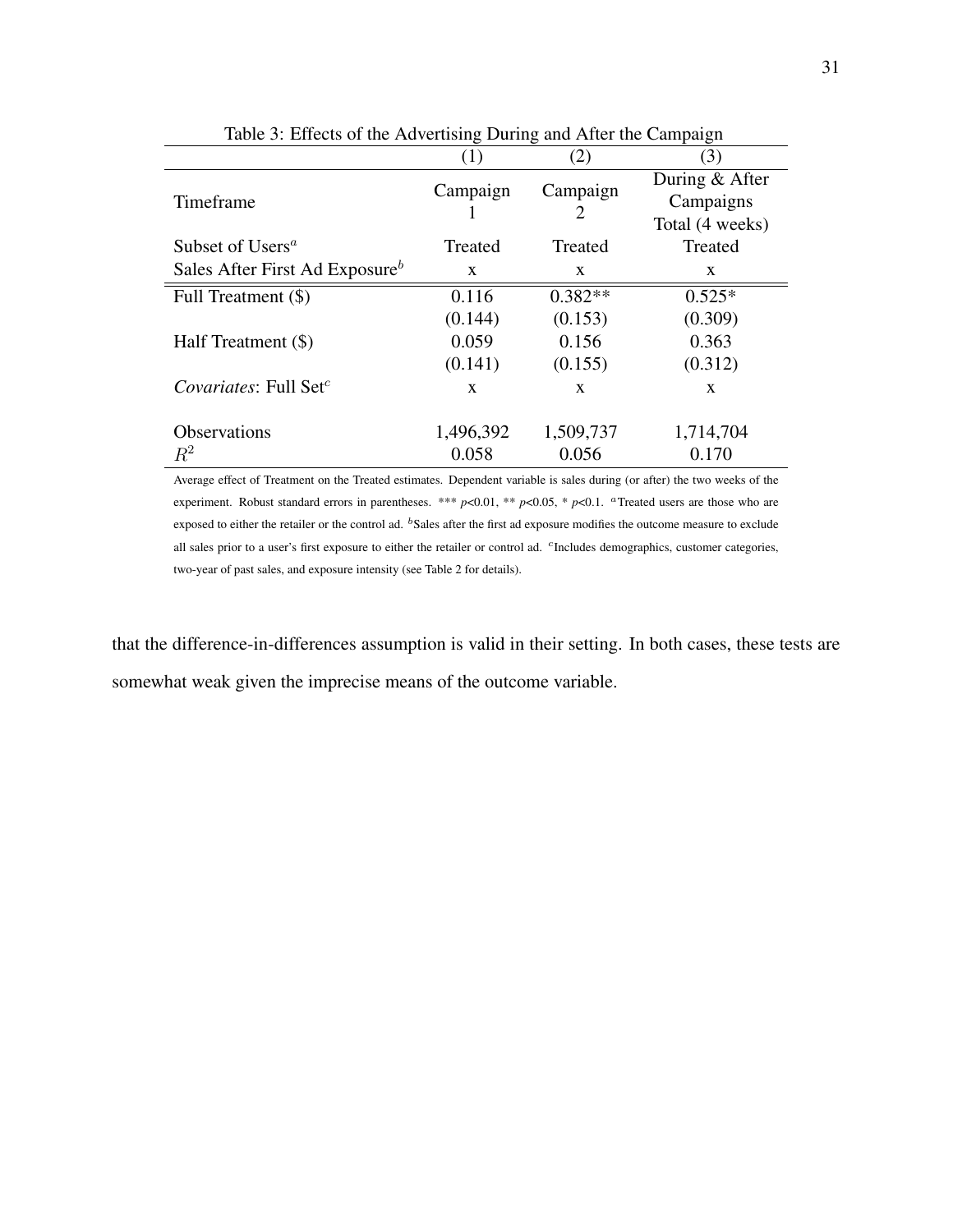|                                            | (1)       | (2)            | (3)                 |
|--------------------------------------------|-----------|----------------|---------------------|
| Dependent Variable                         | All Sales | In-Store Sales | <b>Online Sales</b> |
| Subset of Users <sup><math>a</math></sup>  | Treated   | Treated        | Treated             |
| Sales After First Ad Exposure <sup>b</sup> | X         | X              | X                   |
| Full Treatment (\$)                        | $0.477**$ | $0.323*$       | $0.154**$           |
|                                            | (0.204)   | (0.172)        | (0.0779)            |
| Half Treatment (\$)                        | 0.221     | 0.185          | 0.036               |
|                                            | (0.209)   | (0.176)        | (0.081)             |
| <i>Covariates:</i> Full Set <sup>c</sup>   | X         | X              | X                   |
| <b>Observations</b>                        | 1,714,704 | 1,714,704      | 1,714,704           |
| $R^2$                                      | 0.091     | 0.078          | 0.135               |

Table 4: Effects of the Advertising, Online versus Offline

Average effect of Treatment on the Treated estimates. Dependent variables are sales during the two weeks of the experiment. Robust standard errors in parentheses. \*\*\*  $p$ <0.01, \*\*  $p$ <0.05, \*  $p$ <0.1. <sup>a</sup>Treated users are those who are exposed to either the retailer or the control ad. <sup>b</sup>Sales after the first ad exposure modifies the outcome measure to exclude all sales prior to a user's first exposure to either the retailer or control ad. <sup>c</sup>Includes demographics, customer categories, two-year of past sales, and exposure intensity (see Table 2 for details). We also include indicator variables for the given condition.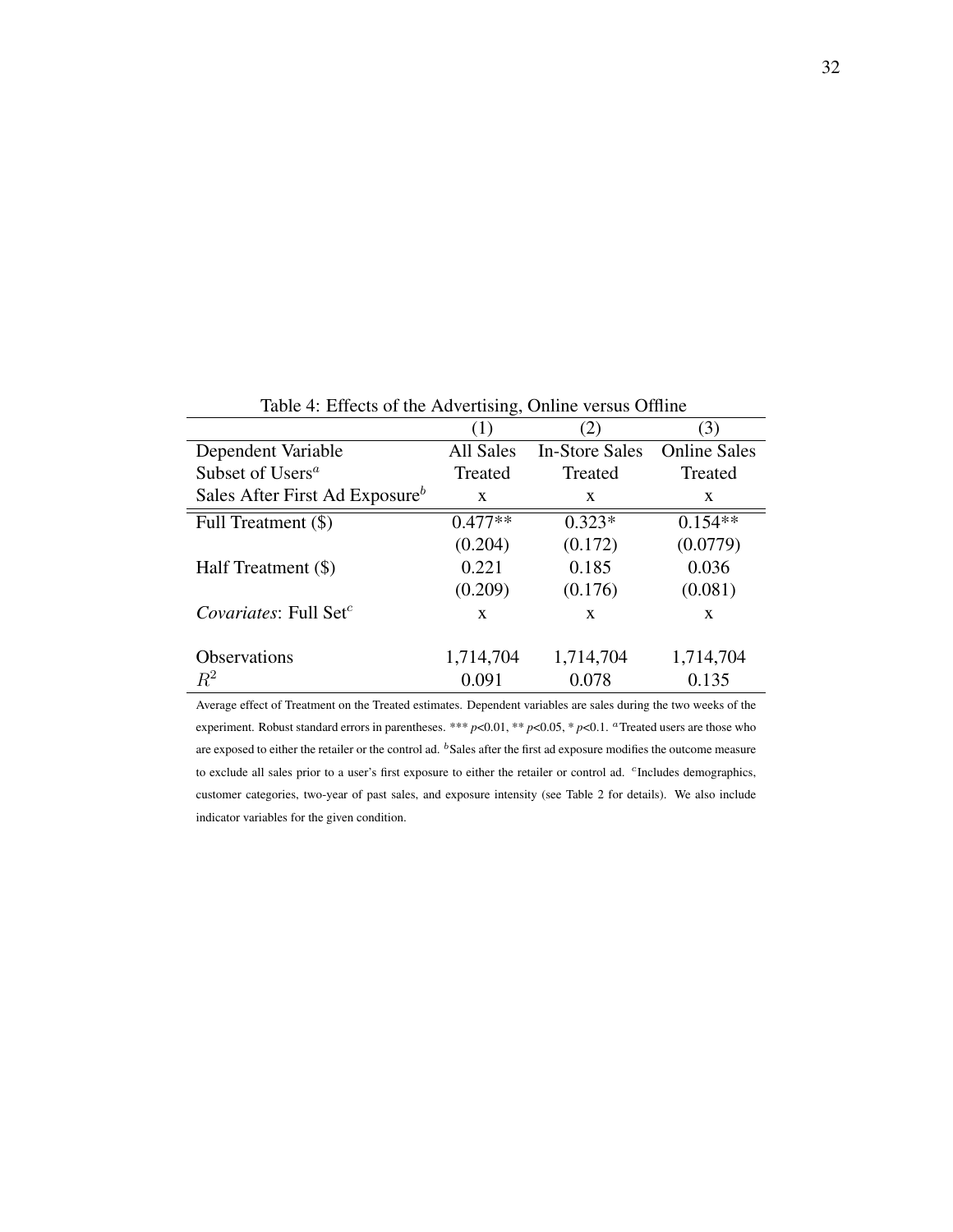|                                                                                                                                                                                                                      |           |                    | collect Surgeon Control of the collect of the collect of the collect of the collect of the collect of the collect of the collect of the collect of the collect of the collect of the collect of the collect of the collect of |                       |                       |                       |
|----------------------------------------------------------------------------------------------------------------------------------------------------------------------------------------------------------------------|-----------|--------------------|-------------------------------------------------------------------------------------------------------------------------------------------------------------------------------------------------------------------------------|-----------------------|-----------------------|-----------------------|
|                                                                                                                                                                                                                      |           | $\widehat{\infty}$ | $\tilde{6}$                                                                                                                                                                                                                   | $\widehat{t}$         | $\tilde{6}$           | $\widehat{\circ}$     |
| Dependent Variable                                                                                                                                                                                                   | Sales     | Probability        | Sales                                                                                                                                                                                                                         | <b>Shopping Trips</b> | <b>Shopping Trips</b> | <b>Shopping Trips</b> |
|                                                                                                                                                                                                                      |           | đ                  | Conditional On                                                                                                                                                                                                                | Online +              | In-Store              | Online                |
|                                                                                                                                                                                                                      |           | Transaction        | Transaction                                                                                                                                                                                                                   | $In-Store$            |                       |                       |
| Subset of Users <sup>a</sup>                                                                                                                                                                                         | Treated   | Treated            | Transacted                                                                                                                                                                                                                    | Treated               | Treated               | Treated               |
| Sales After First Ad Exposure <sup>b</sup>                                                                                                                                                                           | ×         | ×                  | ×                                                                                                                                                                                                                             | ×                     | ×                     | ×                     |
| Full Treatment (\$)                                                                                                                                                                                                  | $0.477**$ | 0.000426           | 3.822                                                                                                                                                                                                                         | $0.00196**$           | $0.00129*$            | 0.000662****          |
|                                                                                                                                                                                                                      | (0.204)   | (0.000461)         | (2.391)                                                                                                                                                                                                                       | (0.000795)            | (0.000698)            | (0.000212)            |
| Half Treatment (\$)                                                                                                                                                                                                  | 0.221     | 0.000474           | 1.365                                                                                                                                                                                                                         | 0.001162              | 0.000956              | 0.000205              |
|                                                                                                                                                                                                                      | (0.209)   | (0.000462)         | (2.438)                                                                                                                                                                                                                       | (0.000793)            | 0.000698)             | (0.000211)            |
| Covariates: Full Set <sup>e</sup>                                                                                                                                                                                    |           |                    |                                                                                                                                                                                                                               |                       |                       |                       |
|                                                                                                                                                                                                                      |           |                    |                                                                                                                                                                                                                               |                       |                       |                       |
| Observations                                                                                                                                                                                                         | 1,714,704 | 1,714,704          | 132,568                                                                                                                                                                                                                       | 1,714,704             | 1,714,704             | 1,714,704             |
| $R^2$                                                                                                                                                                                                                | 0.091     | 0.147              | 0.107                                                                                                                                                                                                                         | 0.174                 | 0.171                 | 0.090                 |
| Average effect of Treatment on the Treated estimates. Dependent variables are within the two weeks of the experiment. Robust standard errors in parentheses. *** $p<0.1$ , ** $p<0.1$ , ** $p<0.1$ ,                 |           |                    |                                                                                                                                                                                                                               |                       |                       |                       |
| "Treated users are those who are exposed to either the retailer or the control ad. "Sales after the first ad exposure modifies the outcome measure to exclude all sales prior to a user's first exposure             |           |                    |                                                                                                                                                                                                                               |                       |                       |                       |
| to either the retailer or control ad. <sup>c</sup> Includes demographics, customer categories, two-year of past sales, and exposure intensity (see Table 2 for details). We also include indicator variables for the |           |                    |                                                                                                                                                                                                                               |                       |                       |                       |
| given condition.                                                                                                                                                                                                     |           |                    |                                                                                                                                                                                                                               |                       |                       |                       |

Table 5: Effects of the Advertising: Probability of Purchase, Basket Size, versus Shopping Trips Table 5: Effects of the Advertising: Probability of Purchase, Basket Size, versus Shopping Trips